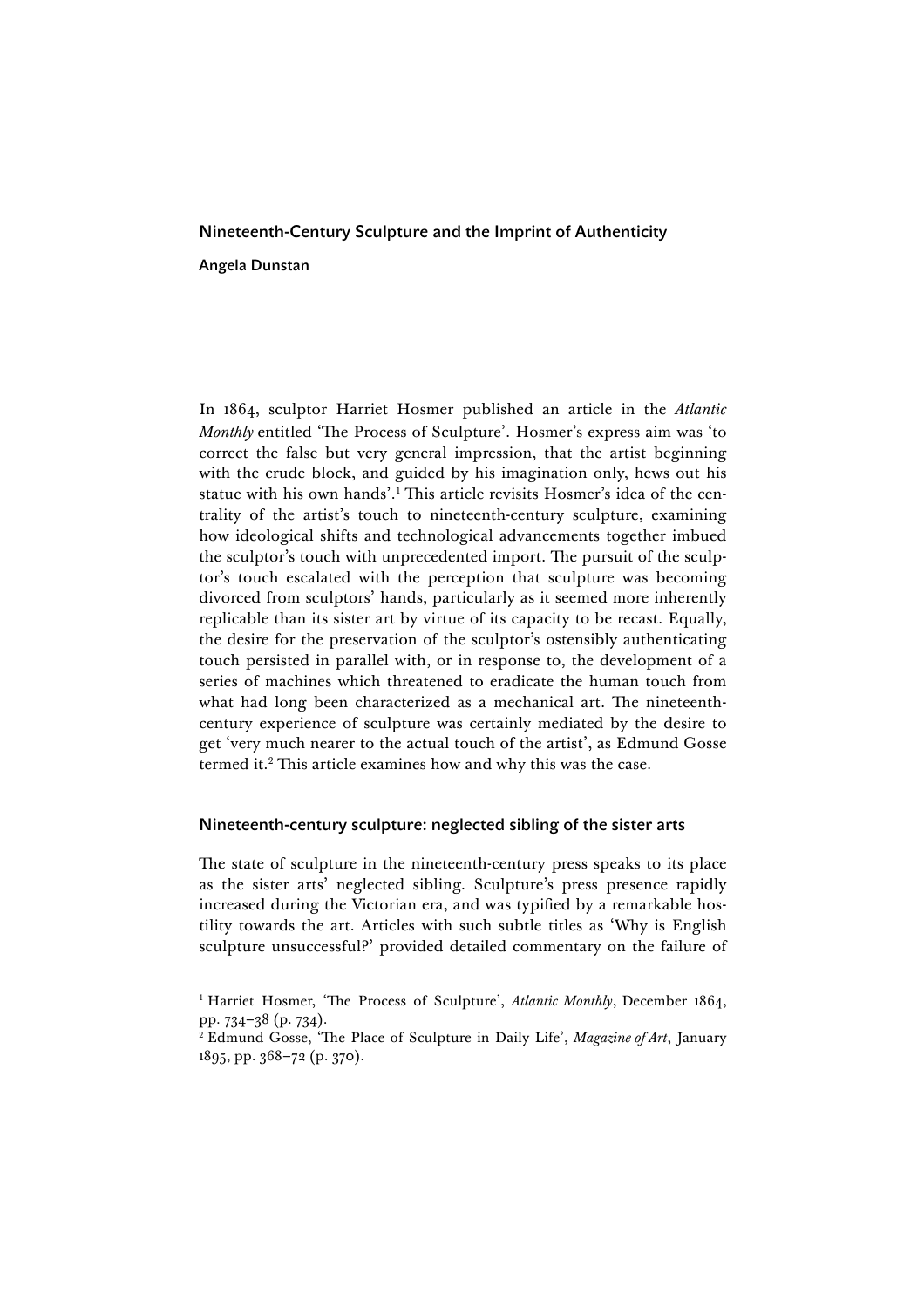Britons to succeed in the mechanical art, as one exemplary article from aesthetic journal *The Dark Blue* demonstrates:

> When one considers the contemptuous criticism, the chorus of scorn and fury, which greets every fresh work that is produced, there is no more touching illustration of the truth that 'Hope springs eternal in the human breast,' than the manner in which we still go on, erecting statue after statue, in the fond dream that our perseverance will at last be rewarded with something approaching a work of art.<sup>3</sup>

Such critical dismissals of sculpture were unsurprising; the age-old debate as to the supremacy of painting over sculpture was alive and well in the nineteenth century. The roots of these attitudes were firmly embedded in the lectures delivered at the Royal Academy, where theories of sculpture's inferiority had been formalized by its first president Sir Joshua Reynolds in his tenth discourse. One of Reynolds's students, James Northcote, recalled Reynolds's infamous lecture on sculpture in which

> he commenced by explaining his reasons for not having sooner noticed this particular branch of art, on the principle that Painting is much more extensive and complicated than Sculpture, and affords, therefore, a more ample field for criticism; and consequently as the greater includes the less, the leading principles of sculpture are comprised in those of painting. The former he considered as an art of much more simplicity and uniformity than the latter, as it cannot with propriety, or the best effect, be applied to many subjects.4

Reynolds's reductive analysis of sculpture as comprising merely part of an aesthetic whole formed by the greater art of painting impacted students' conceptions of the art, and their desire to practise it. Sculpture was faring no better in critical and theoretical publications. Ruskin, for example, in works such as *The Seven Lamps of Architecture* (1849), virtually ignored sculpture but for praising its decorative utility as architectural adornment.<sup>5</sup>

 <sup>3</sup> H. E. P. Platt, 'Why is English Sculpture Unsuccessful?', *The Dark Blue*, December 1871, pp. 428–33 (p. 428).

<sup>4</sup> James Northcote, *Memoirs of Sir Joshua Reynolds* (Philadelphia: Carey, 1817), p. 220.

<sup>5</sup> John Ruskin, *The Seven Lamps of Architecture*, new edn (Orpington: Allen, 1880), p. 124.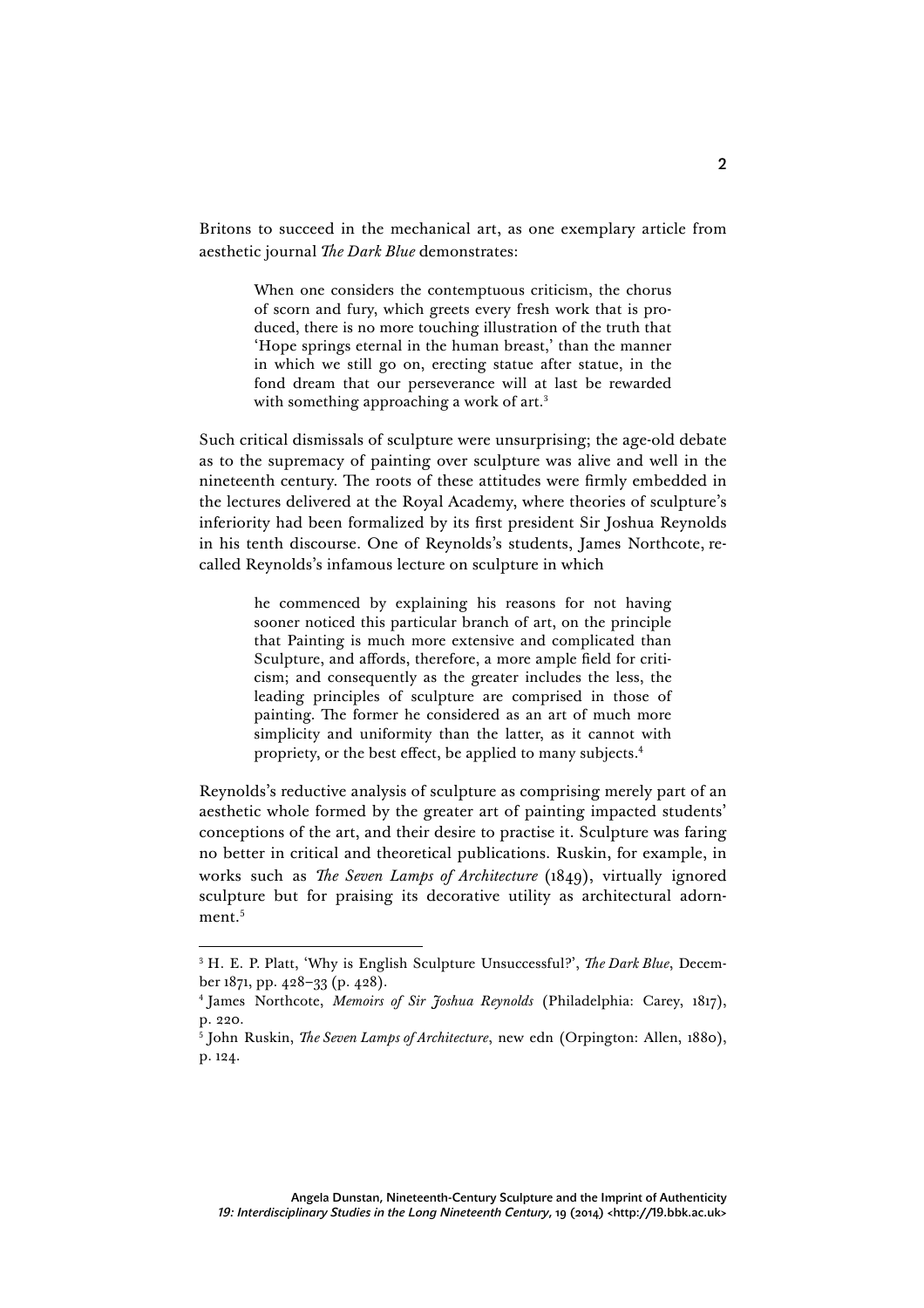There was an increasing belief among sculptors that the Royal Academy had failed in its job to educate the public in how to read sculpture. Pre-Raphaelite sculptor Thomas Woolner believed that a primary reason for the tendency to privilege painting over sculpture was that, due to sculpture's neglect by the Royal Academy, the public had forgotten how to read it despite their literacy in deciphering painting. The culprit, he believed, was colour. Woolner referred to the 'national indifference towards the human form, when regarded without the accompaniment of colour', his tone reminding us that his is the voice of the sole Pre-Raphaelite sculptor. He explained:

3

However inane a picture is in design; the conception false and coarse; action sprawling and devoid of meaning; arrangement anyhow; figures stuffed into corners to 'fill up'; and tho' the proportions are absurd, and there is not a single line of true drawing throughout the whole work; let the colour be but bold and harmonious, *it is* enough; and every objection is silenced by the ecstatic exclamation 'Ah, but what colour! What a fine juicy bit of colour!' 6

Certainly, the absence of colour was a key concern of nineteenthcentury critics of sculpture. Vernon Lee, in her *Belcaro* essay 'The Child in the Vatican', frames the modern obsession with colour — or its absence in sculpture  $-$  as the aesthetic spirit of the age. The 'fancy language of our modern child is the language of *colour*', wrote Lee. The child is struck by the statues' illegible whiteness; for the child, statues are

> vague, white things, with their rounded white cheek, and clotted white hair, with their fold of white drapery about them […]. For they are dull things, in their dirty whiteness: they are doing nothing, these creatures, merely standing or sitting or leaning, they are looking at nothing with their pupilless white eyes. 7

In addition to this blank illegibility, the child is also perplexed by their impression of sculptures' multiplicity, so suggestive of replication: 'their vagueness, their unfamiliarity, they seem also to be all alike, even as, on

 <sup>6</sup> Thomas Woolner, Royal Academy Lectures, Royal Academy Archive, MS  $WOO1-5$ .

<sup>7</sup> Vernon Lee, *Belcaro, Being Essays on Sundry Aesthetical Questions* (London: Fisher Unwin, 1881), pp. 20–21.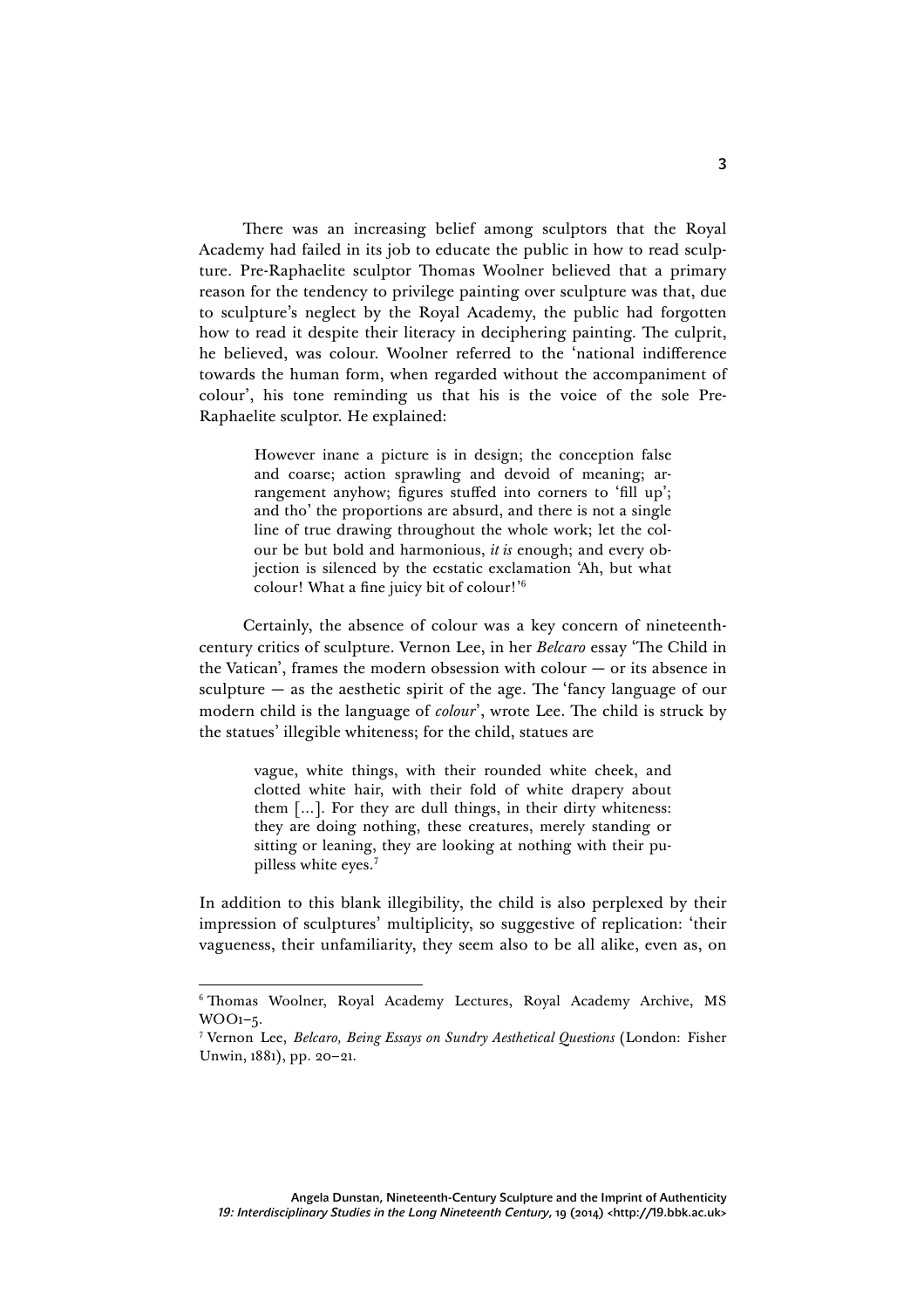first acquaintance, we sometimes ask ourselves whether those sisters or brothers we know are four or only three; for in the unknown there is no diversity' (pp.  $20-21$ ).

This nineteenth-century decline in the public popularity of sculpture led to the expansion of the marketplace well beyond Britain's borders. Sculptors of large public works quickly took advantage of the growing international market by making bids for colonial commissions. Such commissions, however, were attended by their own set of challenges. British sculptors interested in colonial commissions had to carefully build and leverage their colonial networks to secure the opportunity to submit designs from a distance, after which they relied on finding trustworthy agents to conduct their financial transactions in the colony. Successfully obtaining a commission was hardly a guarantee that it would be seen through to execution, with new governments frequently failing to honour commissions of the old, and such banalities as a delayed letter meaning the loss of a colonial commission. Furthermore, sculptures destined for the colonies were immediately dispatched upon completion, denying their creators the opportunity to exhibit their work locally and thereby secure additional commissions.<sup>8</sup> As the work of Sarah Burnage, Deborah Cherry, Jason Edwards, Barbara Groseclose, and Partha Mitter has emphasized, sculptors by necessity had to become creative as to how to preserve and circulate their work.<sup>9</sup> As a result, sculpture began to circulate globally in different incarnations; from preserving likenesses in photographs, to making collectible medallions, cameos, and statuettes. Despite the practical challenges posed by colonial commissions, there was great incentive to pursue them as, in England, it was becoming increasingly

<sup>&</sup>lt;sup>8</sup> Letter from Thomas Woolner to Henry Parkes, 22 August 1875, State Library of NSW (SL NSW). Woolner's frustration at this restriction persisted, and he complained to Parkes again in a letter of 17 October 1875 (SL NSW): 'I have enclosed phos [*sic*]: of 3 of my last works: — the Parsee is Sir Cowasjee Jehangeer Readimoney of Bombay. I was not allowed to exhibit it here as the Committee were anxious to have it in its place before the arrival of The Prince of Wales.'

<sup>9</sup> See, for example, Sarah Burnage, 'Commemorating Cornwallis: Sculpture in India', *Visual Culture in Britain*, 11 (2010), 173–94; Deborah Cherry, *Beyond the Frame: Feminism and Visual Culture, Britain 1850–1900* (London: Routledge, 2000), pp. 109–12; Jason Edwards, 'From the East India Company to the West Indies and Beyond: The World of British Sculpture, *c*. 1757–1947', *Visual Culture in Britain*, 11 (2010), 147–72; Barbara Groseclose, *British Sculpture and the Company Raj: Church Monuments and Public Statuary in Madras, Calcutta, and Bombay to 1858* (Newark: University of Delaware Press, 1995); Partha Mitter, *Art and Nationalism in Colonial India, 1850–1922* (Cambridge: Cambridge University Press, 1994).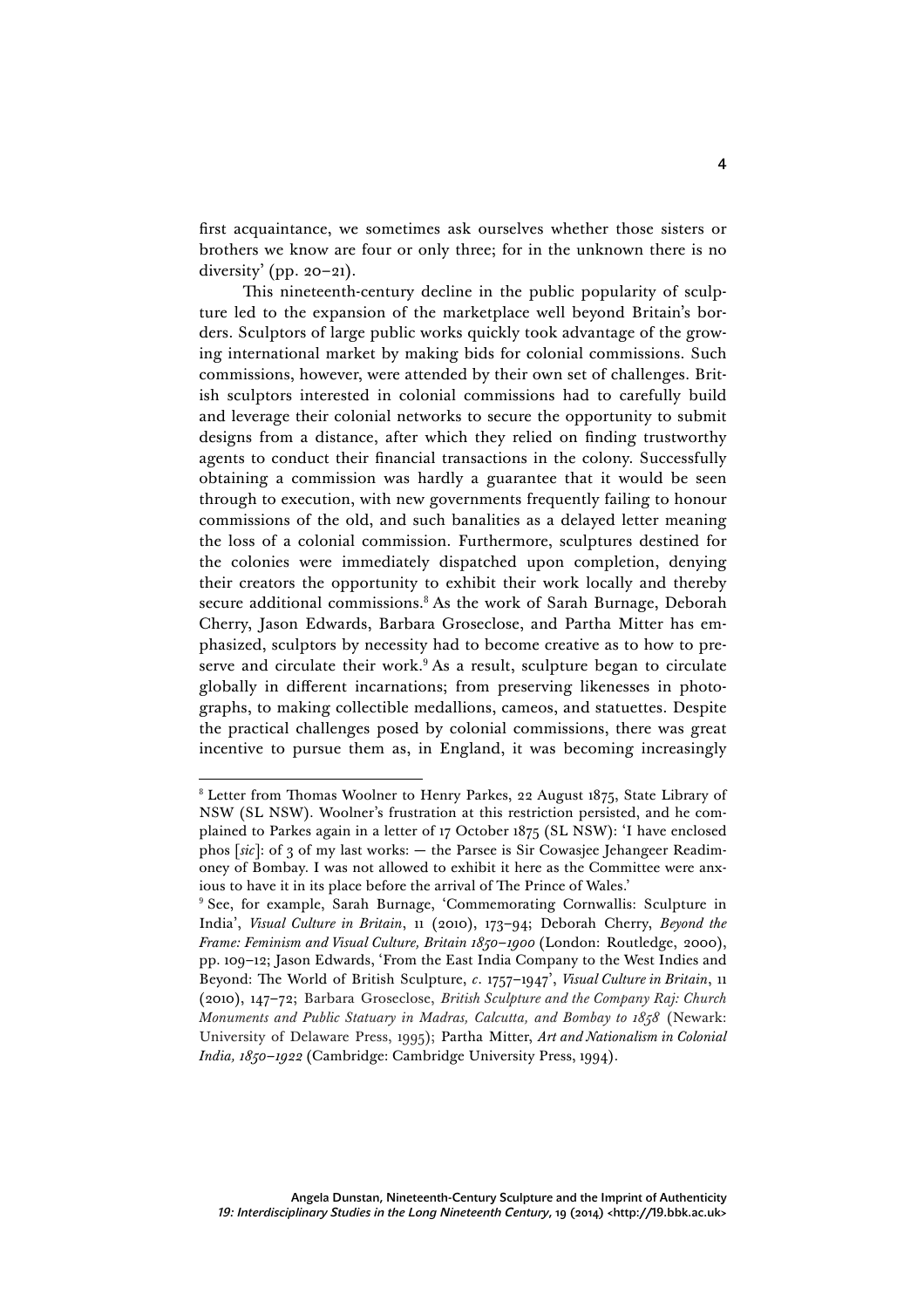difficult to secure commissions. Traditional means of winning work via competitions were declining and major public commissions were heavily influenced by the Prince of Wales on the advice of the President of the Royal Academy Lord Leighton, who tended to distribute work among his coterie.

Public taste for sculpture and its aesthetic qualities was therefore not being successfully cultivated, resulting in diminished interest in the art, fewer patrons, and — ultimately — fewer sculptors. This point clearly requires clarification as, on one level, nineteenth-century literature seems to be teeming with references to statuettes on the mantelpiece. Recently, in response to increasing interest in nineteenth-century materiality, there has been an effort in sculpture studies to broaden our definition of sculpture to encompass the full range of material culture that was increasingly invading everyday life in the nineteenth century, answering the need for what Jason Edwards has called work which 'usefully contest[s] the current scholarly focus on imaginative, ideal works intended for elite country houses [...] in favour of a broader conception of sculpture in an expanded, regional, material cultural field'.<sup>10</sup> While Edwards rightly argues that such *objets* deserve scholarly analysis, we must simultaneously avoid the anachronism of classifying such material artefacts as sculpture when the Victorians themselves did not perceive of embellished cutlery, decorative clocks, or water fountains as such. As Anthony Hughes and Erich Ranfft have pointed out, we must maintain our awareness of 'the fuzzy borderline between "sculpture" and the "applied" arts where the production of multiples is the norm rather than the exception'. 11

The taxonomy of nineteenth-century sculpture is another question in itself, but for our purposes it is important to acknowledge the Victorian distinction between a *sculpture* (or statue) and the *statuette*. This distinction was clarified earlier in the nineteenth century when, as Patrizia Di Bello has highlighted, showcases such as the 1862 International Exhibition placed sculptures in the Fine Art section and statuettes in a separate section entitled Industrial Art.<sup>12</sup> Towards the *fin de siècle*, the New Sculp-

 <sup>10</sup> Jason Edwards, 'Review Essay', *Visual Culture in Britain*, 10 (2009), 201–07 (p. 202).

<sup>&</sup>lt;sup>11</sup> Anthony Hughes and Erich Ranfft, 'Introduction', in *Sculpture and its Reproductions*, ed. by Anthony Hughes and Erich Ranfft (London: Reaktion Books, 1997), pp. 1–6 (p. 4).

<sup>&</sup>lt;sup>12</sup> Patrizia Di Bello, "Multiplying Statues by Machinery": Stereoscopic Photographs of Sculptures at the 1862 International Exhibition', *History of Photography*, 37 (2013), 412–20 (p. 417).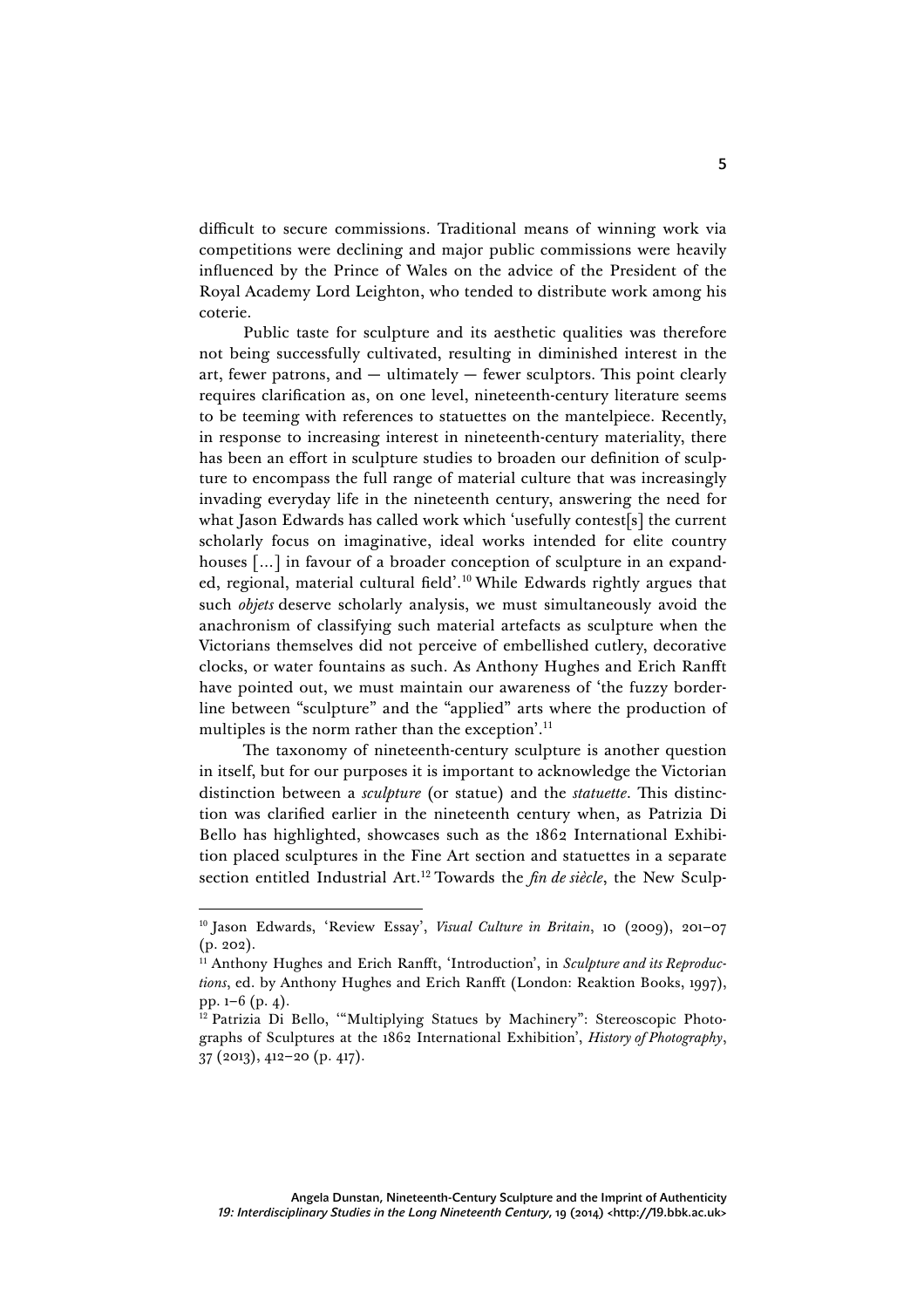ture once again blurred these borderlines.<sup>13</sup> The New Sculpture mediated somewhat between sculpture as fine art and the statuette, a massproduced adornment available at a scale and price point to suit the middle-class market but  $-$  as I will later examine  $-$  still imprinted with the original sculptor's authenticating thumbprint thanks to the reinvigoration of bronze casting.14

# Sculpture and hierarchies of touch: sculpting women, sculpting workmen

In response to this perceived neglect, nineteenth-century sculptors aimed to raise their profile. Many began contributing technical articles to the press in the hope that respect for sculpture might be rehabilitated through cultivating a more general understanding of the complexity of sculpture's production. There was surprisingly limited public understanding of the specialized technical and collaborative processes involving not just the atelier but also the foundry, thanks to the lack of public education about sculpture and also the propagation of the myth of the lone sculptor which was dispersed so effectively by portraits of solitary sculptors with their works.15 In an attempt to defend and legitimize their art in

<sup>&</sup>lt;sup>13</sup> For more on the 'New Statuette', see Martina Droth, 'Small Sculpture  $c$ . 1900: The "New Statuette" in English Sculptural Aesthetics', in *Sculpture and the Pursuit of a Modern Ideal in Britain*, ed. by David J. Getsy (Aldershot: Ashgate, 2004), pp. 141–57.

 $14$  Di Bello also usefully highlights the difference between fine art and commodities, and draws on Benjamin and Marx to suggest how statuettes were inflected by class aspiration, emphasizing how commodity culture prizes goods for 'their "representational" value. Commodities were endowed with the fetishistic, magic power to represent and thereby fashion oneself as a better individual, and, in particular, a person of taste and gentility' (p. 415). In doing so, Di Bello's point recalls Edmund Gosse in 'The Place of Sculpture in Daily Life': 'I should feel it a matter of exquisite and trembling delight to choose the figure which is to welcome me every time that I enter my house, and by which every stranger will try to guess my character before he sees me. I am sure that such a statue, if it were really beautiful and noble, would become more indispensable to one than any single picture' (Gosse, p. 369). As the subject of visual consumption, the statuette comes to signify not only what it literally represents, but the status and character of its owner. <sup>15</sup> See, for example, Mariannecci, *Hosmer on ladder with sculpture of Thomas Hart Benton* (*c*. 1860–62; Schlesinger Library, Radcliffe Institute, Harvard University);

unknown photographer, *George Frederic Watts RA, Compton, Surrey* (*c*. 1902; original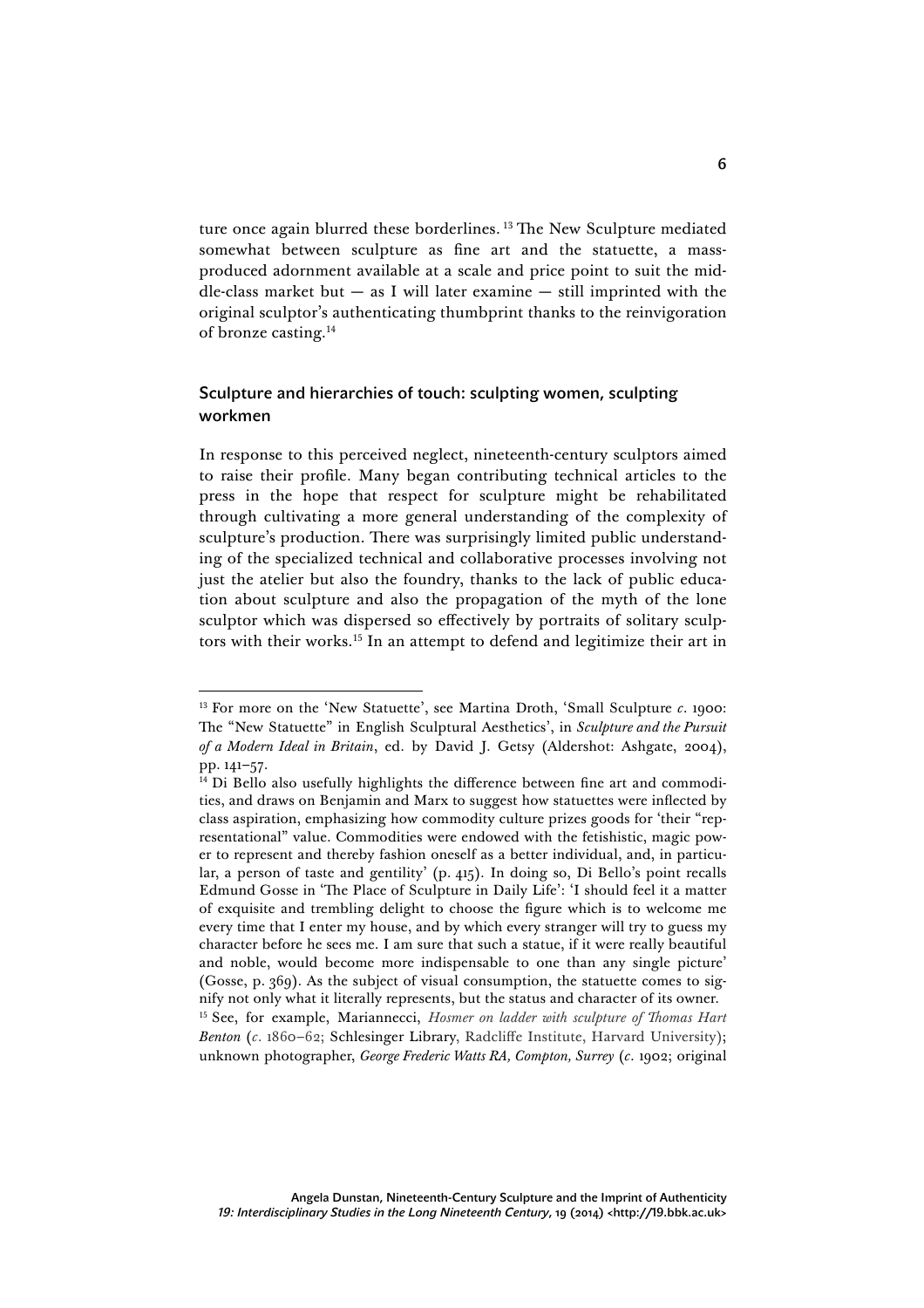the face of these latest press contributions to a long history of elision, several sculptors — some as renowned as John Gibson and Harriet Hosmer — began to write articles detailing the technical processes governing their art.

The work of female sculptors was central to the revelation of the collaborative nature of the sculptural atelier. Female sculptors provoked particular debate in the press, raising questions not only of women's artistic abilities but also their bodily capability to pursue the most physically demanding of fine arts.16 The authenticity of works by female sculptors was particularly suspect with their creators accused of dependence upon male contemporaries or studio assistants.<sup>17</sup> Sculptor Mary Grant wrote with delight of her studio's collaborative activity: 'Studio very busy. Five men at work  $-$  a lovely sight!  $-$  two men on marble of memorial, one casting bust of Mrs Drummond, one carving lettering, one polishing marble — while I am still busy modelling in my inner studio.' <sup>18</sup> Most famously, Harriet Hosmer brought a lawsuit against the *Art Journal* and *The Queen*, after both publications printed allegations that her celebrated *Zenobia* was in fact sculpted by Italian workmen in Rome.<sup>19</sup> Touch became the cornerstone of the argument which played out in the press; the issue became one of the sculptor's handling of the sculpture versus that of the workmen. 'The Process of Sculpture', Hosmer's double defence of herself and her art with which I opened this article, aimed to 'raise the veil on the mysteries of the studio [to enable readers] to form a just conception of the amount of assistance to which a sculptor is fairly entitled'. $^{20}$ 

 glass-plate negative, Watts Gallery Archive); Frank Dudman, *Thomas Woolner* (*c*. 1883; National Portrait Gallery, London).

<sup>&</sup>lt;sup>16</sup> There was, of course, also the question of the propriety of women modelling the human form, though in many ways it was not until Rainer Maria Rilke's biography of *Rodin* in 1903 that the potential eroticism of the relationship between sculptor and sculpture was explicitly explored.

<sup>17</sup> For more on female sculptors, see Shannon Hunter Hurtado, *Genteel Mavericks: Professional Women Sculptors in Victorian Britain* (Bern: Lang, 2012).

<sup>&</sup>lt;sup>18</sup> Joan Copeland, 'A Mark on Time: A Study of the Diary and Letter Book of Mary Grant, Sculptor, 1830–1908' (Archbishops' Diploma for Readers thesis, Lambeth Palace, 1995), p. 13 (July 1876).

<sup>&</sup>lt;sup>19</sup> Hosmer claimed damages of one thousand pounds but withdrew her suit subject to the editor of *The Queen* publishing an apology in both *The Times*, Parisian publication *Galignani's Messenger* (read widely by expatriates), and the *Art Journal*  printing several apologies*.*

 $20$  Hosmer, p. 734. For a detailed account of the *Zenobia* controversy, see Cherry, pp. 101–41.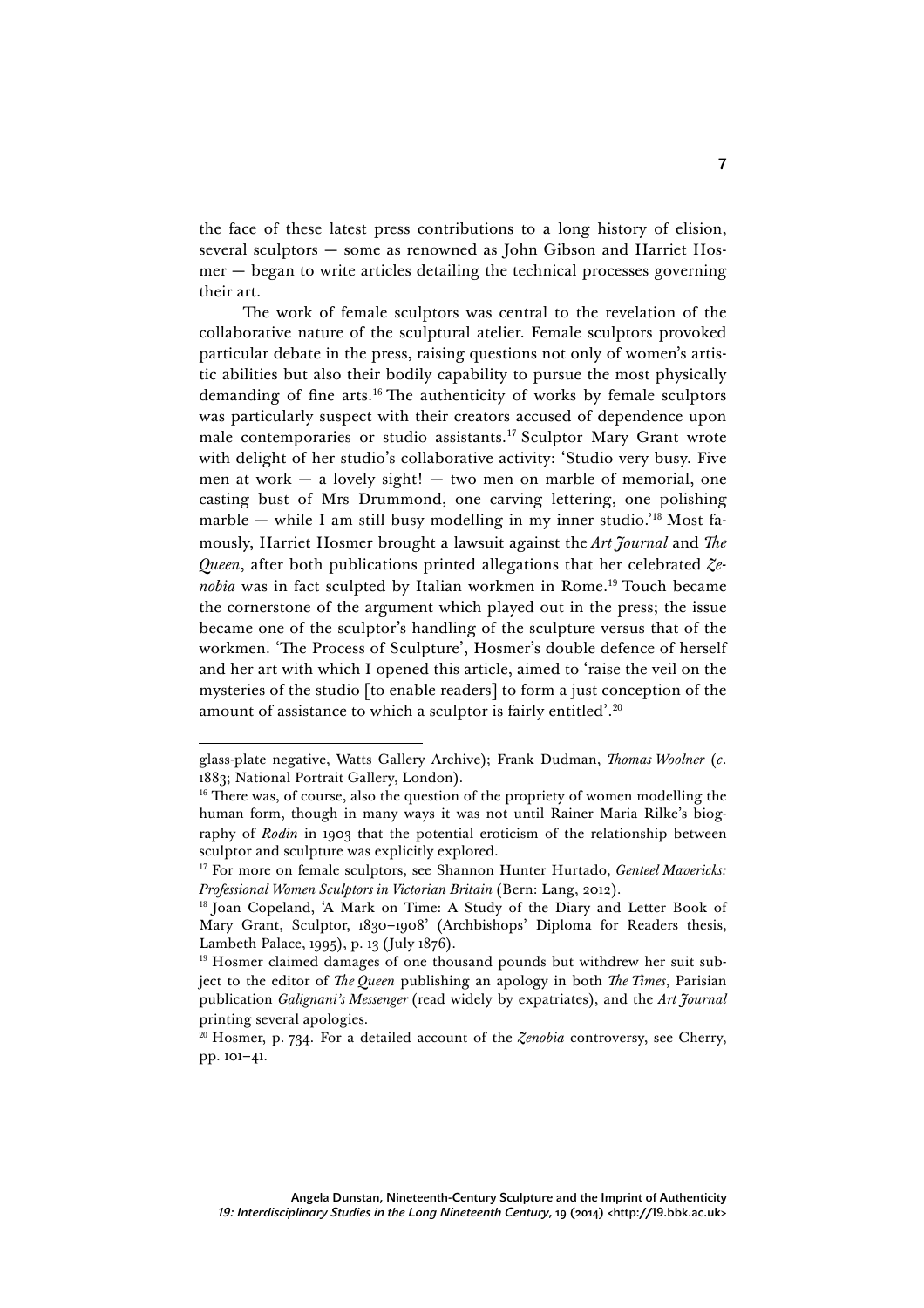In addition to illustrating the gender politics of sculptural touch, such articles' detailing of sculptural processes simultaneously revealed that the creation of sculpture in the nineteenth century was in fact the work of many hands. Studio assistants usually undertook the preparation of marble blocks based on small-scale models before the sculptor took up the chisel, and bronzes were often prepared by workmen in a foundry rather than the artist's studio. Yet in dispelling the myth of the lone sculptor by detailing these complex and often collaborative processes involving multiple craftspeople in the studio and workmen in the foundry, such writings unwittingly opened sculpture to criticism of inauthenticity due to the number of hands involved in the production of a single work. In criticism and in literature, scepticism emerged towards sculpture as an art form due to its replicability and the perceived difficulty in detecting an original produced by an *artist* from a copy produced by *workmen*. This was a particularly vexed issue which itself challenged the Romantic notion of the individual genius artist through increasing public knowledge of collaboration between gentleman artists and working-class craftsmen.

A further hierarchy of touch therefore emerged in the sculptural world. As Deborah Cherry points out, in the fashionable atelier, 'labour was invisible: nineteenth-century glitterati did not want to be present at, or even observe, the mess of making' (p. 109). Di Bello has similarly argued that both sculpture and photography 'relied on the disavowal of the anonymous, mechanical labour that went into making them'. <sup>21</sup> Further than this, nineteenth-century sculpture increasingly relied on an imaginative fetishization of the celebrity sculptor whose phantom presence was conjured by the trace of their fingerprint on what was perceived as the original work of art. As sculptural practices became more transparent, then, critics questioned what constituted an 'authentic' sculpture and demonstrated a preoccupation with the viewer's ability to recover evidence of the sculptor's touch, often by quite literally seeking the trace of the sculptor's fingerprints on the statue itself. Hierarchies of touch were again at play, with the workman's touch elided as that of the artist genius was celebrated, or even fabricated. As a result, sculpture came under further scrutiny and now required close inspection for imprints of authenticity, for traces of the genius sculptor.

<sup>&</sup>lt;sup>21</sup> Di Bello, p. 412. Interestingly, some sculptors worked to reverse this trend, increasingly striving to render the touch of unseen labourers visible, with Thomas Brock, Harriet Hosmer, and Thomas Woolner, for example, appearing in photographs with their assistants and workmen.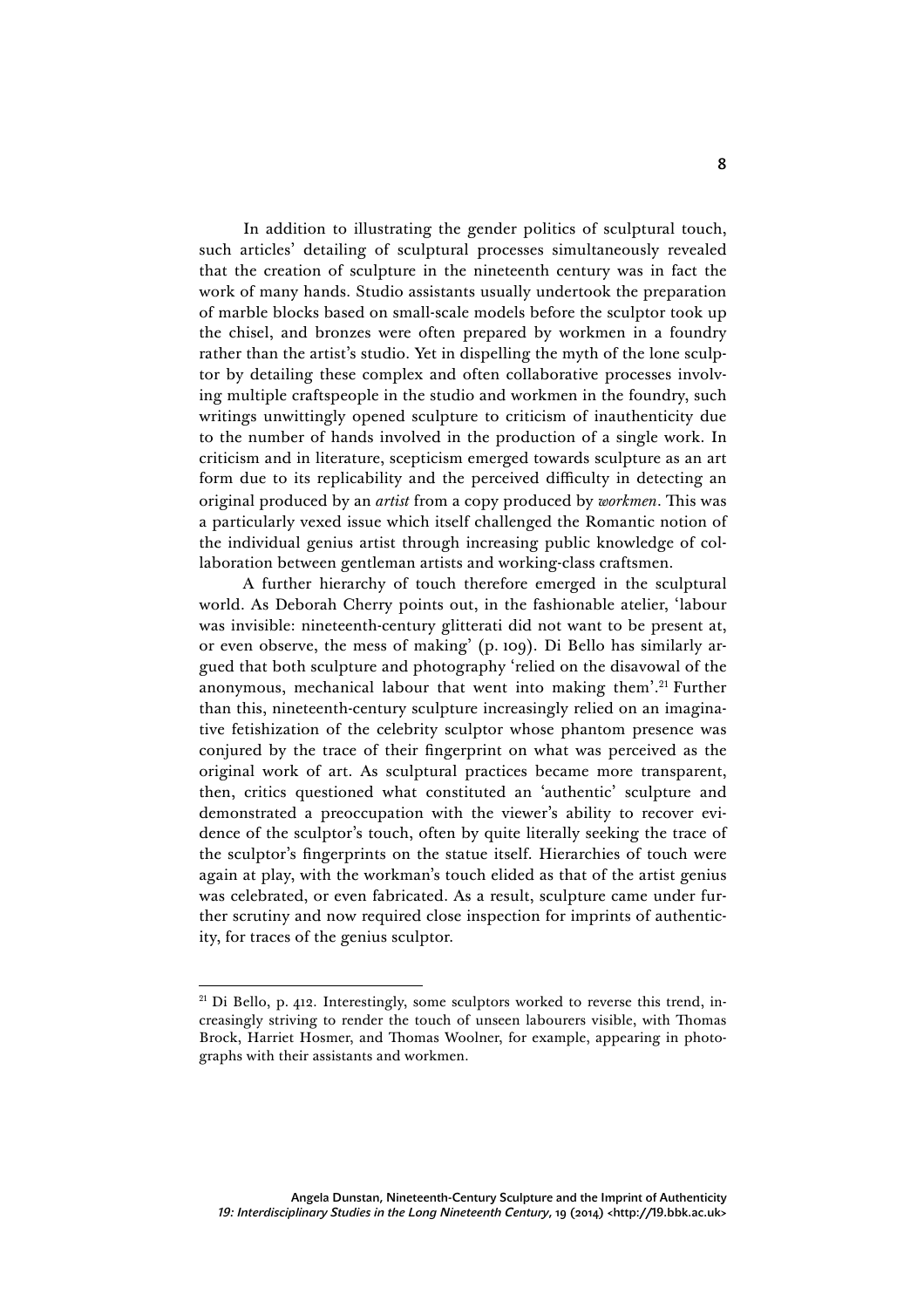# Sculpture's secret history of handling: touching the imprint of authenticity

This idea of close inspection for marks of authenticity brings us to briefly consider sculpture's secret history of public handling. In his remarkable 1778 book *Plastik*, Johann Gottfried Herder theorized an embodied aesthetics of sculpture, arguing that, by virtue of the necessity of assimilating multiple perspectival viewpoints, the art appeals to an imaginative form of touch in which 'one's eyes become one's hands […], sight reveals merely shapes, but touch alone reveals bodies'. <sup>22</sup> Mark Paterson has recently highlighted that 'whereas the two-dimensionality of painting seemingly separates the viewer from the viewed, implying a necessarily scopic distance, sculpture entails more of an involvement with, and sharing of, the three-dimensionality of that sculptural space'. <sup>23</sup> This was certainly the case in the museum space prior to the 1850s, where the handling of sculpture was commonplace, particularly when sculptures were displayed among cabinets of curiosities and artefacts. As Constance Classen has also emphasized, the outlawing of touch in the gallery and museum was a Victorian intervention and

> the highly deferential mode of behaviour that became the standard in late nineteenth-century museums reflected not only a perceived need to impose order on heterogenous museum visitors, but also a change in attitude to museum holdings [in which] the masterpieces and treasures of the museum came increasingly to be regarded as inviolable.<sup>24</sup>

Yet in rendering the touching of sculpture illicit, this Victorian museum culture heightened the desire to do so, or to imagine doing so, and relocated the handling and inspection of sculpture to the home.

In the more private space of the nineteenth-century home, touching sculpture could also be the conduit for a connection between the celebrity sculptor and viewer. This was certainly the opinion of Edmund Gosse, famous for coining the term the 'New Sculpture' in his *Art Journal* articles

<sup>&</sup>lt;sup>22</sup> J. G. Herder, *Sculpture*, ed. and trans. by J. Gaiger (Chicago: University of Chicago Press, 2002), p. 35.

<sup>&</sup>lt;sup>23</sup> Mark Paterson, *The Senses of Touch: Haptics, Affects and Technologies* (Oxford: Berg, 2007).

<sup>24</sup> Constance Classen, *The Deepest Sense: A Cultural History of Touch* (Urbana: University of Illinois Press, 2012), p. 152.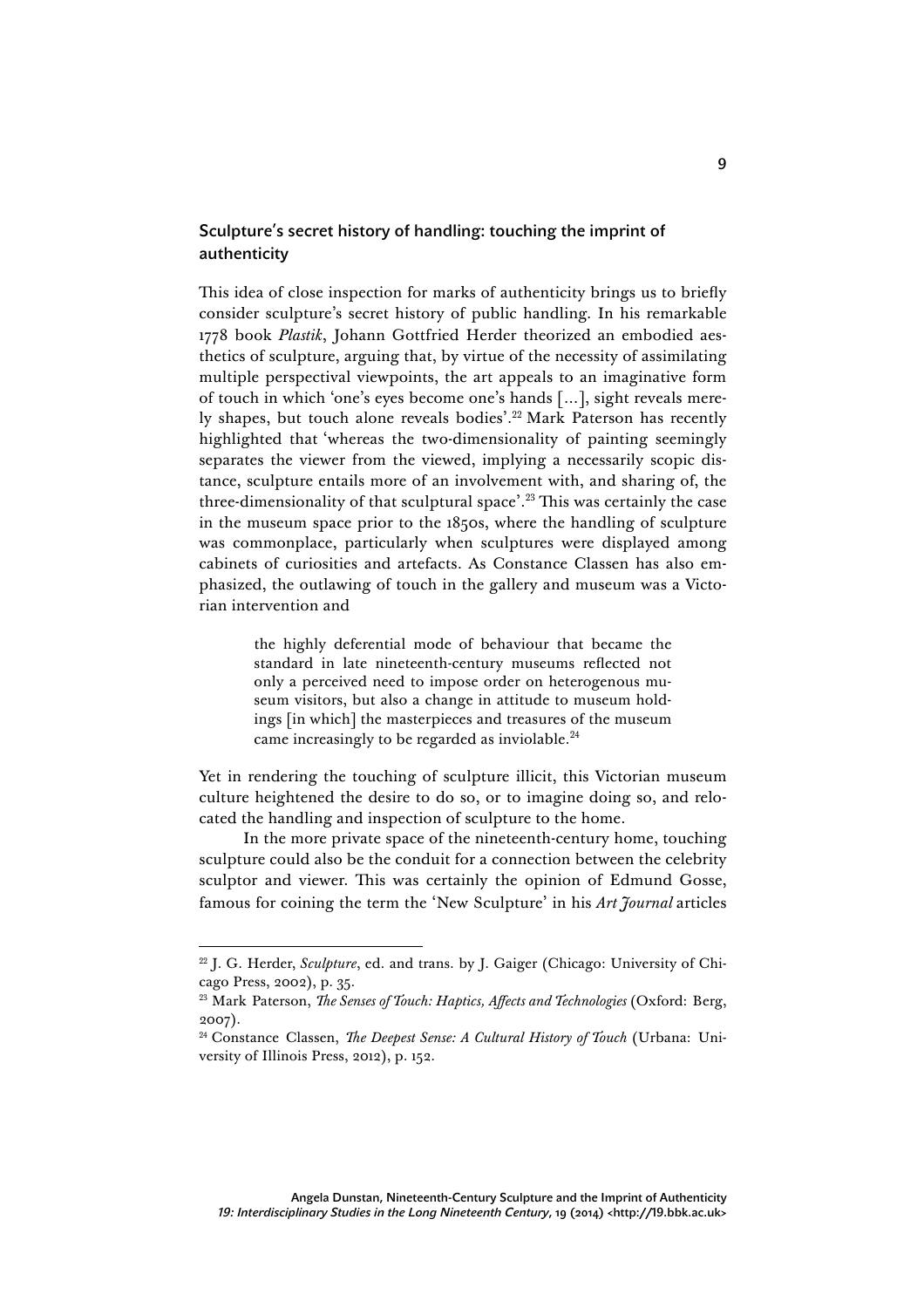but lesser known for a series called 'The Place of Sculpture in Daily Life' published in the *Magazine of Art*, in which he wrote:

> Let us suppose that a sculptor is commissioned to produce a bust, and that it is not stated in what material it is finally to be executed. It is not necessary, in most cases, that he should concern himself with this until the actual clay model is finished. He models his head, as all sculptors have done from the earliest times, in wax or clay, and the latter he is obliged to keep moist by means of syringes and wet cloths from day to day until the work is done. Then, perhaps, as he looks over the bust from every side, to perceive what more can be done to perfect it, he sees that a little lock of hair projects too much below the ear, and he puts his thumb there and presses it down. The next step is to cast it in plaster; and then, if it is to be executed in marble, the laborious business begins by which a workman points a block of that substance, and mechanically hews it out in a rough shape. Last of all, the sculptor himself takes it in hand, and goes carefully over it with his chisel and finishes it. This marble head, then, will be an exquisite and artistic copy of the head the artist made in clay, but will have no touch from the clay upon it. It will be, in a certain sense, a translation into another material. But suppose that the work is to be executed in bronze; a workman makes a mould from the plaster cast, and this is taken to the foundry and the molten metal poured in. When it is cool, and the mould is broken off, what comes out is the finished work in bronze. It requires nothing more than a little chasing at the seams, and it is not a translation of the original, but that original itself. That last light thumb-mark behind the ear is there repeated for ever in the unyielding bronze, and across the surface of the patina we seem to feel the very breath of the master as he bent over his handiwork in the latest act of creation. (p. 370)

This sculpted head passes through many hands. Gosse's sculptor anthropomorphizes his sculpture as though it is his own child, tending it with wet cloths, subduing its little rogue lock of hair with a paternal thumb. This piece transports us from the gentle intimacy developed between the sculptor and his model in his studio out to the labour of the workman, who mechanically hews a rough shape or who pours and breaks it in a foundry. Whether executed in marble or Gosse's preferred bronze, the sculpture is the work of many hands; the sculptor is inevitably divorced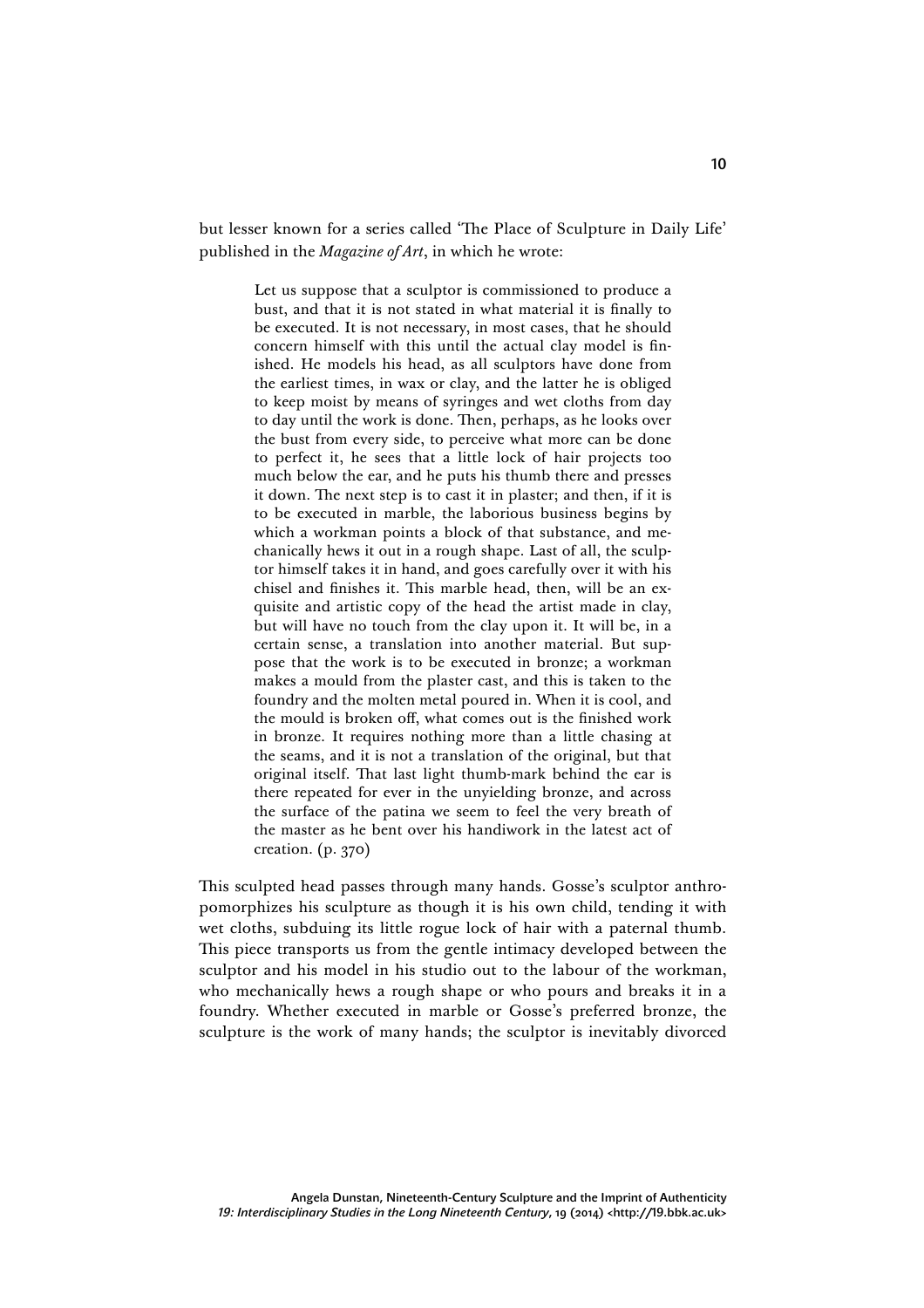from his work which must be subjected to the mechanical workmen or to the foundry.

Yet where the mass production of sculpture has more recently been seen to undermine the aura of the original, to anachronistically reference Walter Benjamin, Gosse frames the new fashion for bronze as an aesthetically pleasing and financially expedient solution. For Gosse, bronze casting is a means of producing an infinite number of *originals* — perfect thumb-printed incarnations identical to the clay studio version which can be purchased by the masses who may then, in their private homes, align their own thumb with the print of the master himself. This desire for a physical connection with the creator's touch is, of course, reminiscent of the fetishized handling of religious relics, and links to the original desire to touch the body of Christ (Classen, p. 154). In the Victorian celebritycentric context  $-$  and particularly in the final decades of the century where artists, their homes, and haunts were increasingly fetishized  $-$  the desire to touch the authenticating imprint of the sculptor displaces the desire to touch the sculptor themselves. Classen has usefully drawn out the connection between touch and temporality, writing that 'the sense of touch is perceived as annihilating both space and time. This oft perceived ability of touch to bridge space and time gave it a special value in the museum setting' (p. 155). When restored to the intimacy of the private home, therefore, the imprint of authenticity below the bronze-cast sculpture's ear connects the proud owner with the authenticating sculptor  $- a$ connection that is all the more essential given that Gosse's article, and indeed the New Sculpture's mass production of statuettes, asks us to take an imaginative leap in reformulating what it means to own an original sculpture. The increasing fashionability of bronze casting enables the creation of an interminable number of 'originals', whether they be perceived as such or merely a clever reconfiguring of the market; yet another of the New Sculpture's 'rivalrous acts of differentiation and disidentification'. 25

### Sculpturing machines and inanimate sculptors

Central to this changing market was the involvement of machines. A recurring dream of inventors throughout the nineteenth century was the design of a sculpting machine. James Watt, during the years of his retire-

 <sup>25</sup> Jason Edwards, *Alfred Gilbert's Aestheticism: Gilbert Amongst Whistler, Wilde, Leighton, Pater and Burne-Jones* (Aldershot: Ashgate, 2006), p. 3.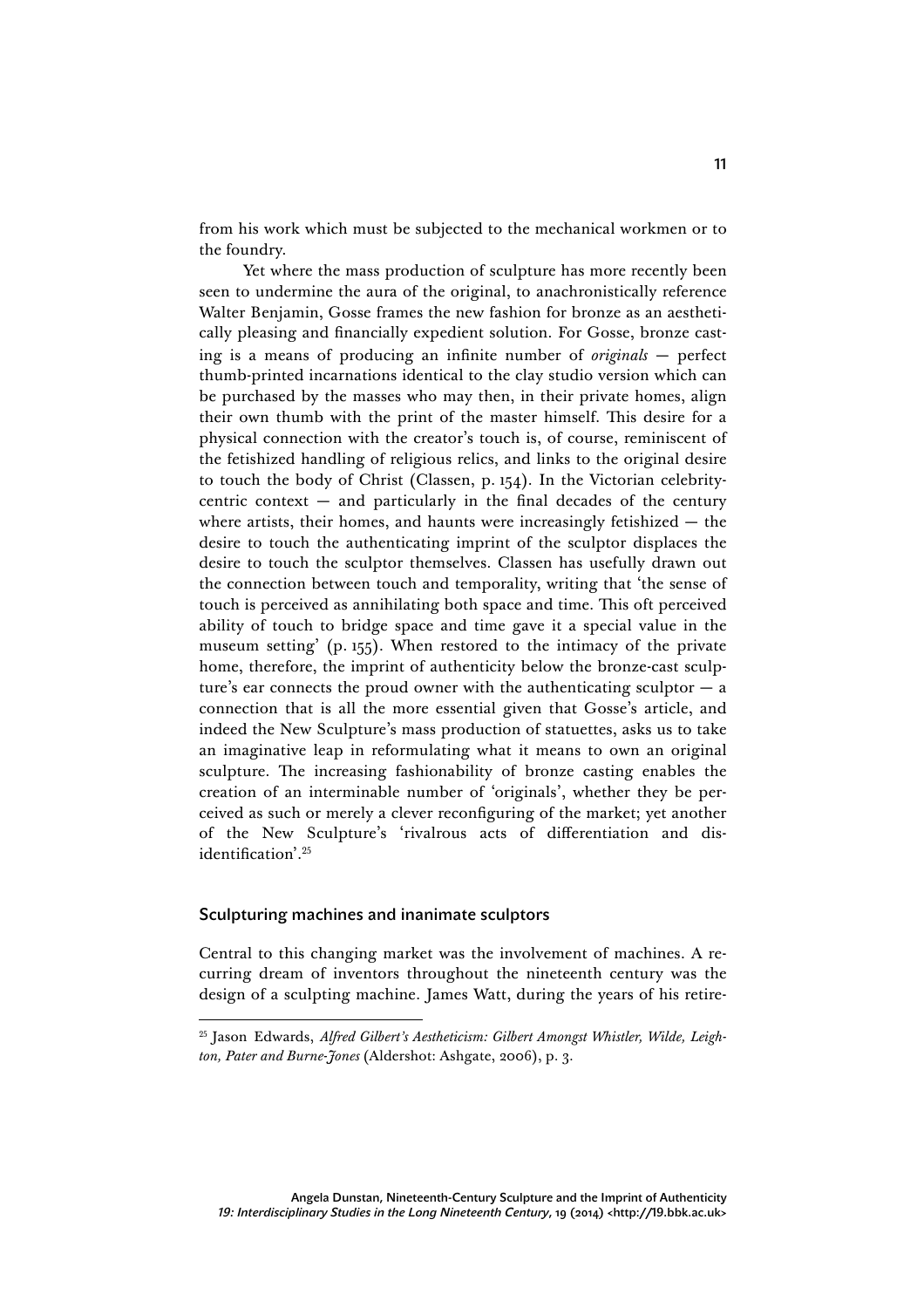ment to his garret in the early nineteenth century, developed prototypes for just such a machine which would build upon the replication principles of his copying press in order to copy sculptures using parallel hinged arms: one with a pen which was traced around the original work while the other arm was attached to a blade which replicated the original in a soft material such as wax or alabaster.<sup>26</sup> The machine successfully reproduced sculptures and medallions, though Watt never secured a patent for this invention. The first sculpture Watt successfully copied was an apt choice: a small head of his old friend Adam Smith, father of modern economics.

Inventions by sculptors Angus Robertson and William Behnes followed, and in 1844 sculptor and inventor Benjamin Cheverton capitalized on Watts's work by patenting what he called a 'three-dimensional pantograph'. The machine was extremely similar to that developed by Watts it was essentially a scissor frame which required an operator to trace one end over the contours of the sculpture to be copied while, on the other end of the scissor, a pointed device replicated the sculpture in alabaster but at a reduced scale.<sup>27</sup> Even with the development of this remarkable machine, which was soon widely relied upon for the mass production of statuettes, these replicas were still the work of many hands. The alabaster model produced by the pantograph was passed to a block cutter who would portion the model into sections. From these, a mould would be made, usually in plaster of Paris, into which a slip would be poured. The resulting pieces would be passed to the repairer who would reassemble them into a single entity, carefully concealing the joints while guarding against collapse and managing the statuette's inevitable shrinkage. After being left to dry thoroughly for at least a week, the statuette would be fired in a kiln at 1100˚C. A workman would then painstakingly file down the joins before returning it to the kiln at an even higher temperature which would, through vitrification, produce the creamy smooth surface for which Parian (a porcelain imitation of marble) is renowned. The pantograph coupled with the use of Parian saw an incredible increase in the production of statuettes: by 1850, one pottery alone reportedly produced 460,000 pieces in a single year (Barker, p. 6).

Yet, so many hands were still involved and the preoccupation with producing an automatic sculpture machine persisted. Watts's early nineteenth-century dream of a sculpting machine came into being when, in

 <sup>26</sup> René Schils, *How James Watt Invented the Copier: Forgotten Inventions of our Great Scientists* (New York: Springer, 2011), p. 41.

<sup>27</sup> Dennis Barker, *Parian Ware* (Princes Risborough: Shire, 1998), pp. 5–6.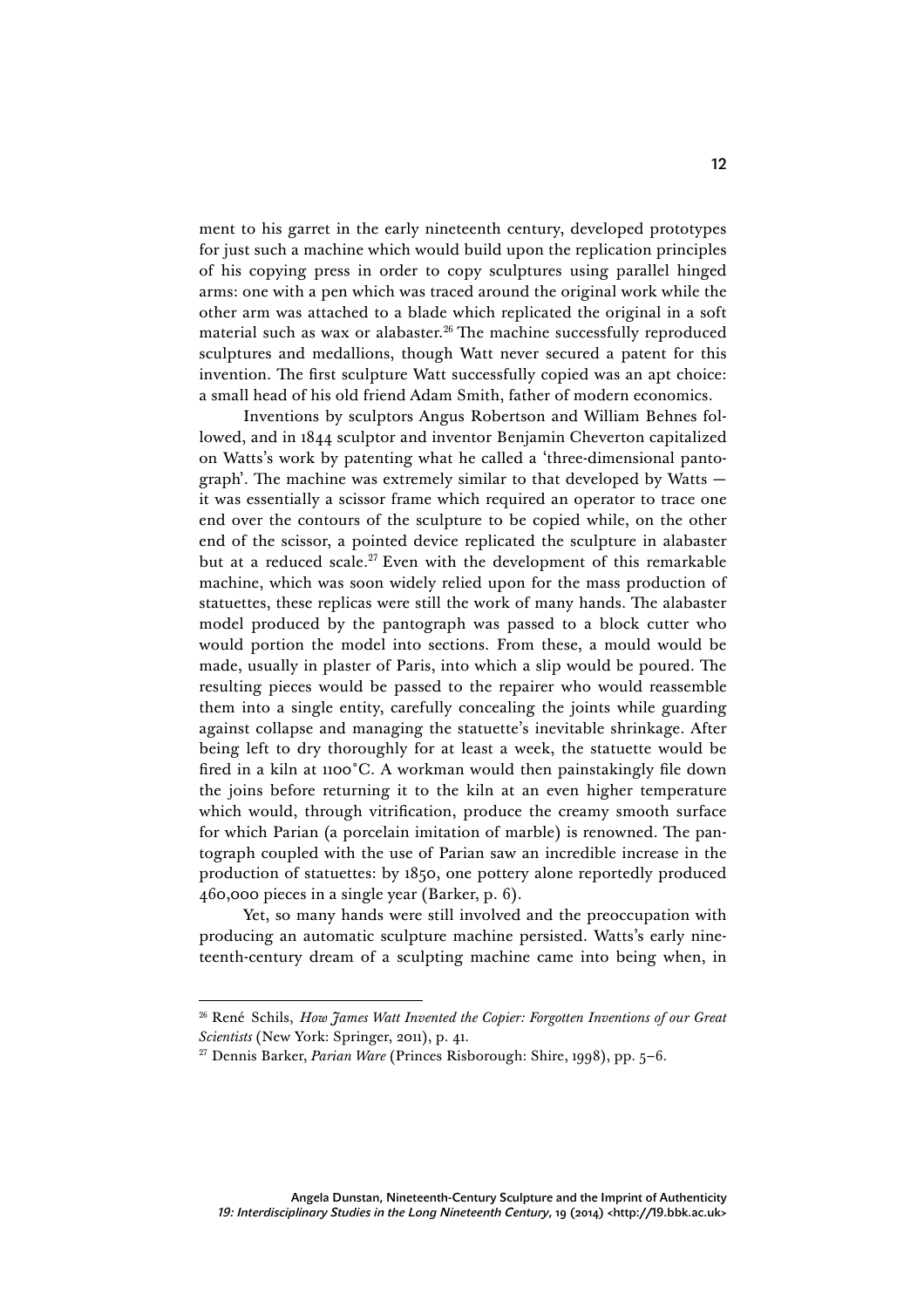1898, an Italian engineer and sculptor by the name of Augusto Bontempi invented and registered a patent for what he called a 'Sculpturing Machine' (*Fig. 1*).



*Fig. 1*: Patent for Augusto Bontempi's 'Sculpturing Machine'.

The *British Architect* described the machine and its potential to revolutionize sculpture upon its arrival in England:

> An Italian sculptor named Bontempi, says the *Engineer and Iron Trade's Adviser*, invented a machine which threatens to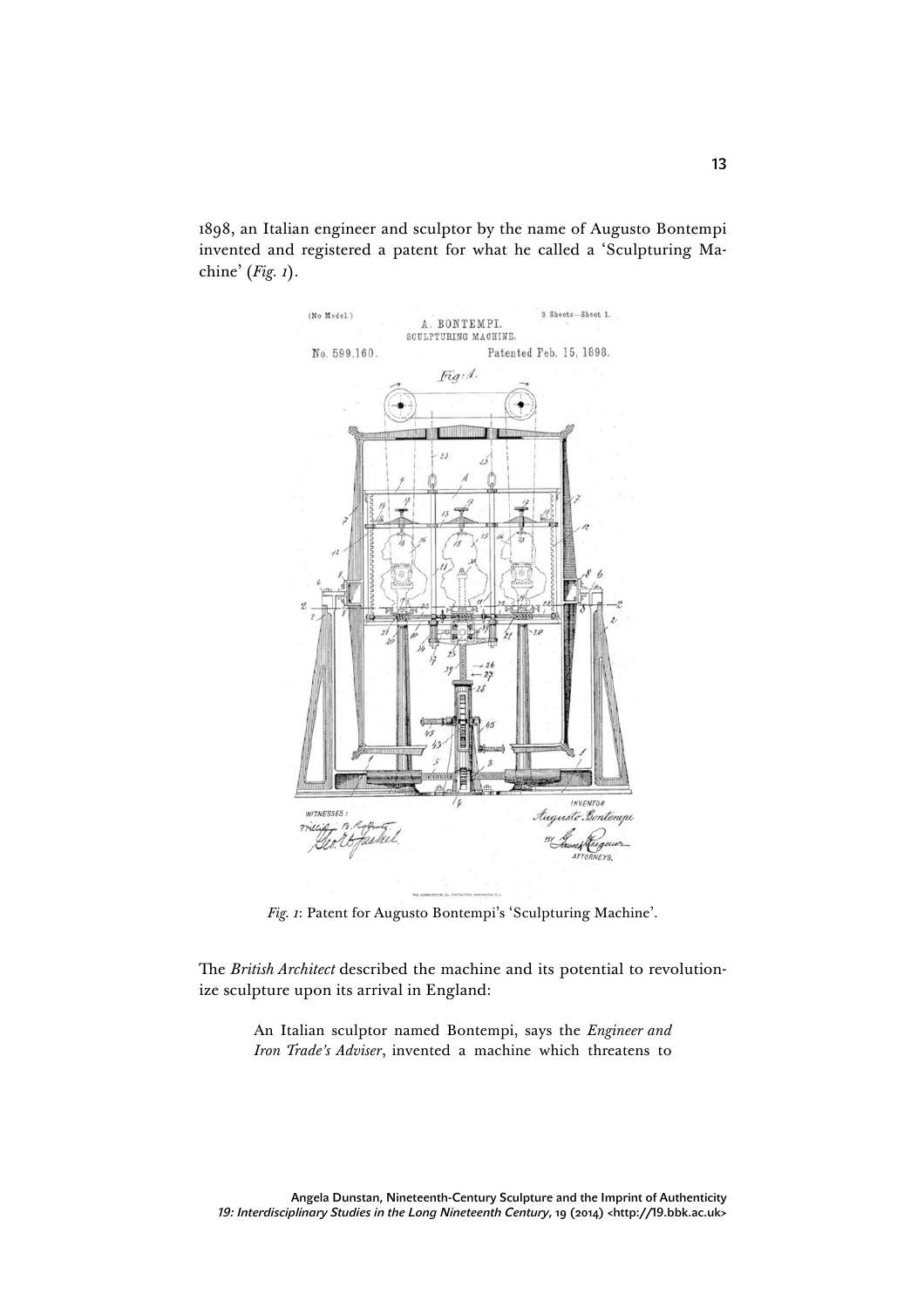revolutionize the sculptor's art. At present when a sculptor has completed his clay model of the statue which is eventually to be seen in marble, he hands it over to a man known as a 'pointer', who by the aid of an instrument of that name drills hundreds of tiny holes of various depths in the block of marble which is to be carved into an exact resemblance of the clay model. Then comes the man with the chisel, and it is his laborious task to chip away the marble, guided by the depths of the holes. When he has finished the sculptor puts in a few touches, and the bust or statue is completed. The principle of the new machine is that of the pantograph. The clay model and the block of marble are set side by side opposite a dummy pointer and a long revolving drill  $-$  or it may be two, as the machine will attack two marble blocks simultaneously. By pressing a button the dummy pointer can be moved all over the clay model — whether bust, statue, or group of figures. The revolving drill in its turn follows a corresponding course, cutting its way into the marble like a knife into cheese. Every nook and cranny, every wrinkle or dimple, in the model can be repeated in the marble; the copy is mathematically perfect.<sup>28</sup>

Oscillating between vocabularies of violence and innovation, the article exemplifies the inevitably mixed responses to this invention: a sense of loss in the relegation of wrinkles or dimples to mathematical equations paralleled by an excited complicity in the invention's potential for perfection.

Photographs published in the *English Illustrated Magazine* in 1905 appear to debunk other reports that the machines had been abandoned after they repeatedly shattered the stone they were to carve. These photographs trace the progress of the sculpture at half an hour's, two hours', and three hours' work (*Fig. 2*). It seemed that the human touch in sculpture could be retired: *The Times* excitedly reported that 'the output of one of the largest of these machines is estimated to be equal to that of 26 craftsmen, and that it can do in hours what could only be done by hand in days'. 29

 <sup>28</sup> 'Notes on Current Events', *British Architect*, 14 August 1903, pp. 112–13 (p. 113).

<sup>29</sup> 'Machine Sculpture', *The Times*, 5 October 1904, p. 8.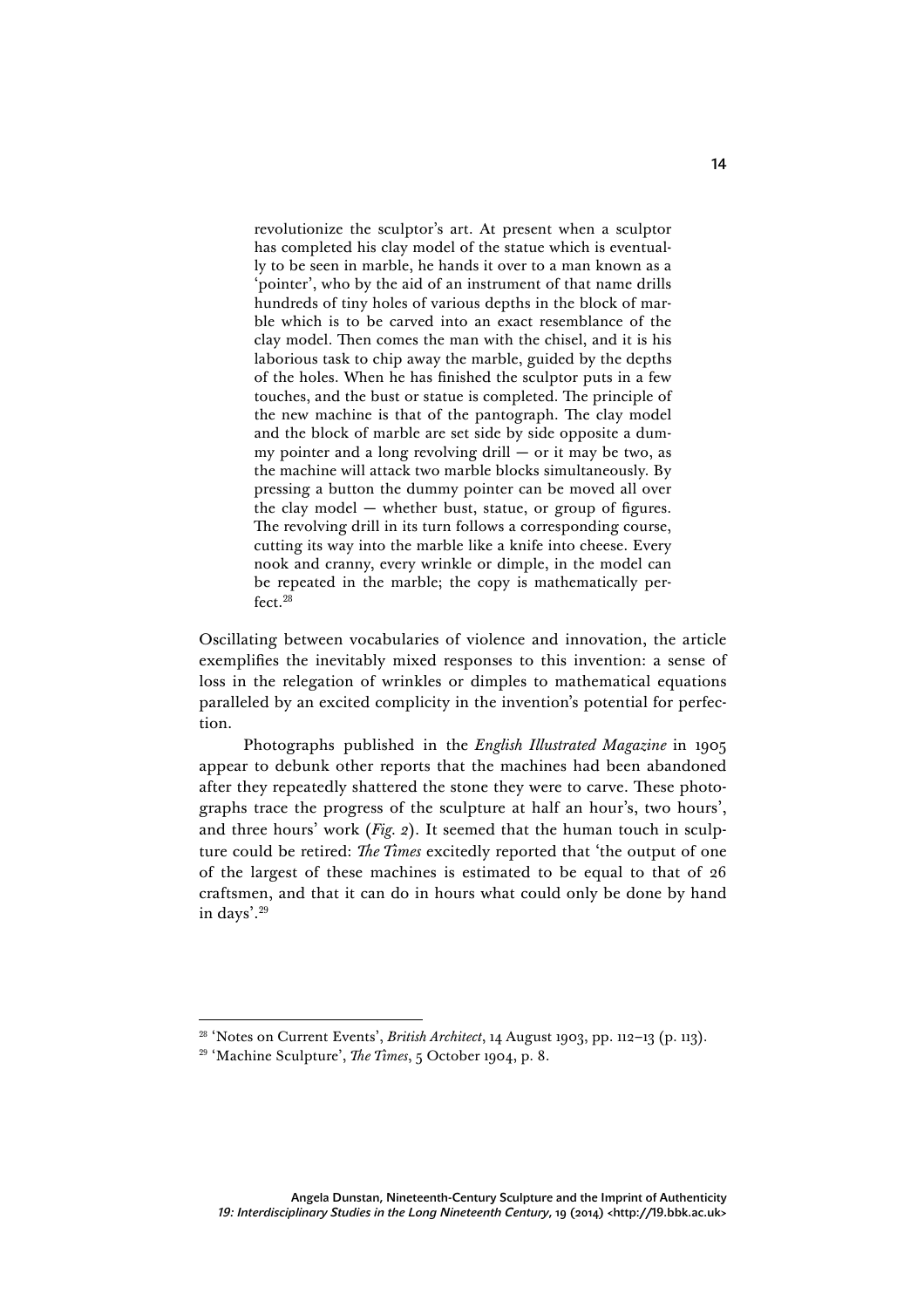



*Fig. 2*: Photographs of Bontempi's Sculpturing Machine, in 'Sculpture by Machinery', *English Illustrated Magazine*, October 1905, pp. 72–79.

Bontempi's first Sculpturing Machine had made its way to British shores in 1903, when Arthur Conan Doyle and sculptor W. G. Jones bought the British rights to the machine and opened the Automatic Sculpture Syndicate in a shed near the Albert Bridge in Battersea.<sup>30</sup> Conan Doyle and Jones had acquired the machine and British patent from Bontempi who, it seems, was by no means having a good time in Italy where he had been subjected to the widespread rage of Italian sculptors

 <sup>30</sup> Arthur Conan Doyle, *The Return of Sherlock Holmes*, ed. by Richard Lancelyn Green (Oxford: Oxford University Press, 1994), p. 378.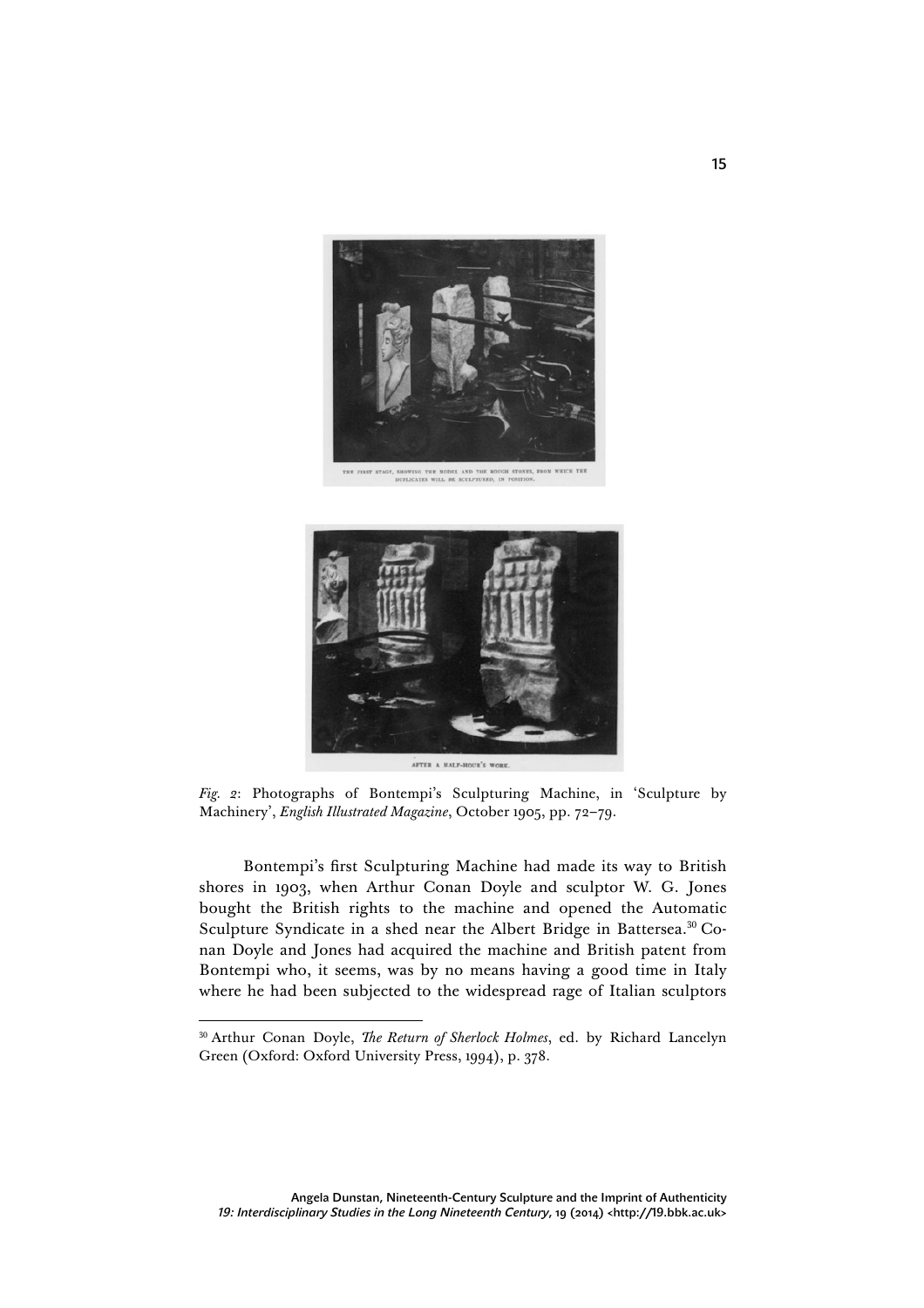who felt his invention threatened their very existence. They were certainly not overestimating the machine's potential: where the pantograph had facilitated the rescaling and replication of a sculpture, it still required an original sculpture to be copied, thus preserving the sculptor's role in the process. Bontempi's Sculpturing Machine had the potential to render the sculptor's hands entirely unnecessary, as a fascinating article titled 'An Inanimate Sculptor' in the *Illustrated London News* would demonstrate (*Fig. 3*).



*Fig. 3*: 'Sir A. Conan Doyle's Inanimate Sculptor: Carving from Life by Machinery', *Illustrated London News*, 22 August 1903, p. 273.

The *Illustrated London News* sent a special artist, Alfred Hugh Fisher, to report on the machine. During his visit, it seems Fisher conducted an experiment which he later referred to as 'the carving of heads from life'. In Fisher's words: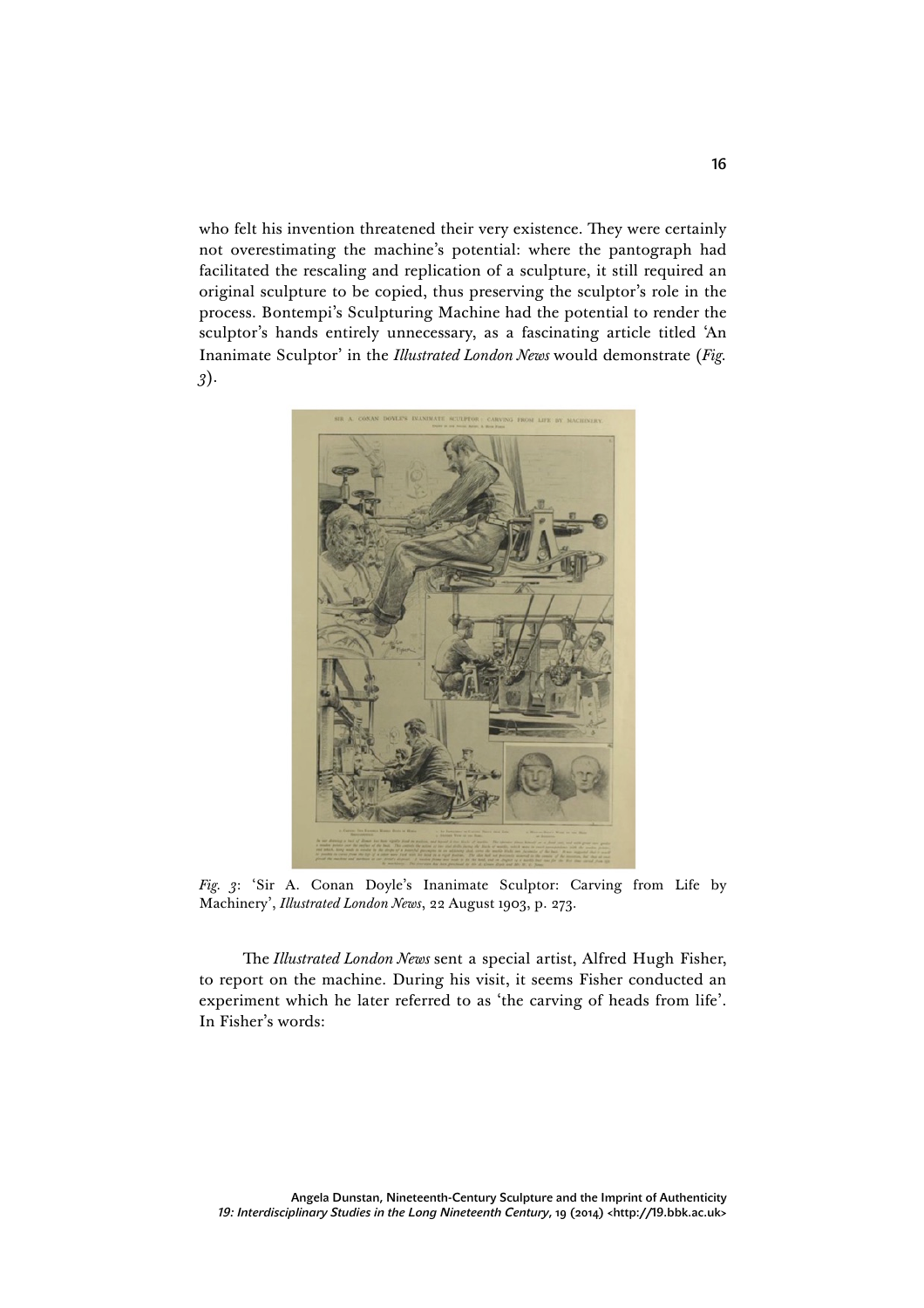It was suggested that it would be possible to carve from the life if a sitter were fixed with his head in a rigid position. The idea had not previously occurred to the owners of the invention, but they at once placed the machine and workmen at our Artist's disposal. A wooden frame was made to fix the head, and on 14 August a marble bust was for the first time carved from life.<sup>31</sup>

Despite such grand reportage by the special artist-turned-inventor, the resulting sculpture was not a complete success; the accompanying text admits the head tilts at an odd angle due to minute movements in the special artist's position. Nevertheless, it did illustrate the capacity of 'an inanimate sculptor' to carve from life. It also spoke to the existence of this powerful possibility in the nineteenth-century imagination; the article's title alone recalls Thomas Carlyle's concern in 1829 that 'the living artisan is driven from his workshop, to make room for a speedier, inanimate one'. 32

#### Sculptography and the allure of immediacy

After the press debut of sculpturing machines, reports appeared claiming that 'leaders of fashion and beauty in London society are now "sculptographed" while they wait, with the same facility and luxurious comfort as they are pictured by fashionable photographers'. <sup>33</sup> Of sculpture's many intersections with photography in the nineteenth century, sculptography is surely one of the most fascinating and neglected. Though it was represented as a highly mechanized process by the press, in reality it returned the process to strikingly *manual* artistry. Combining solar enlargement with pastel portraiture and metal bas-relief sculpture, the sculptograph usually displayed the soft lines and low image density of solar enlarge-

<sup>&</sup>lt;sup>31</sup> 'Sir A. Conan Doyle's Inanimate Sculptor: Carving from Life By Machinery', *Illustrated London News*, 22 August 1903, p. 273.

<sup>32</sup> 'Signs of the Times', in *The Collected Works of Thomas Carlyle*, uniform edn, 16 vols (London: Chapman and Hall, 1857–58), III: *Miscellanies: vol. II* (1858), 98–118 (p. 100).

<sup>33</sup> H. Wood Smith, 'Sculpture by Machinery', *English Illustrated Magazine*, October 1905, pp. 72–79 (p. 74).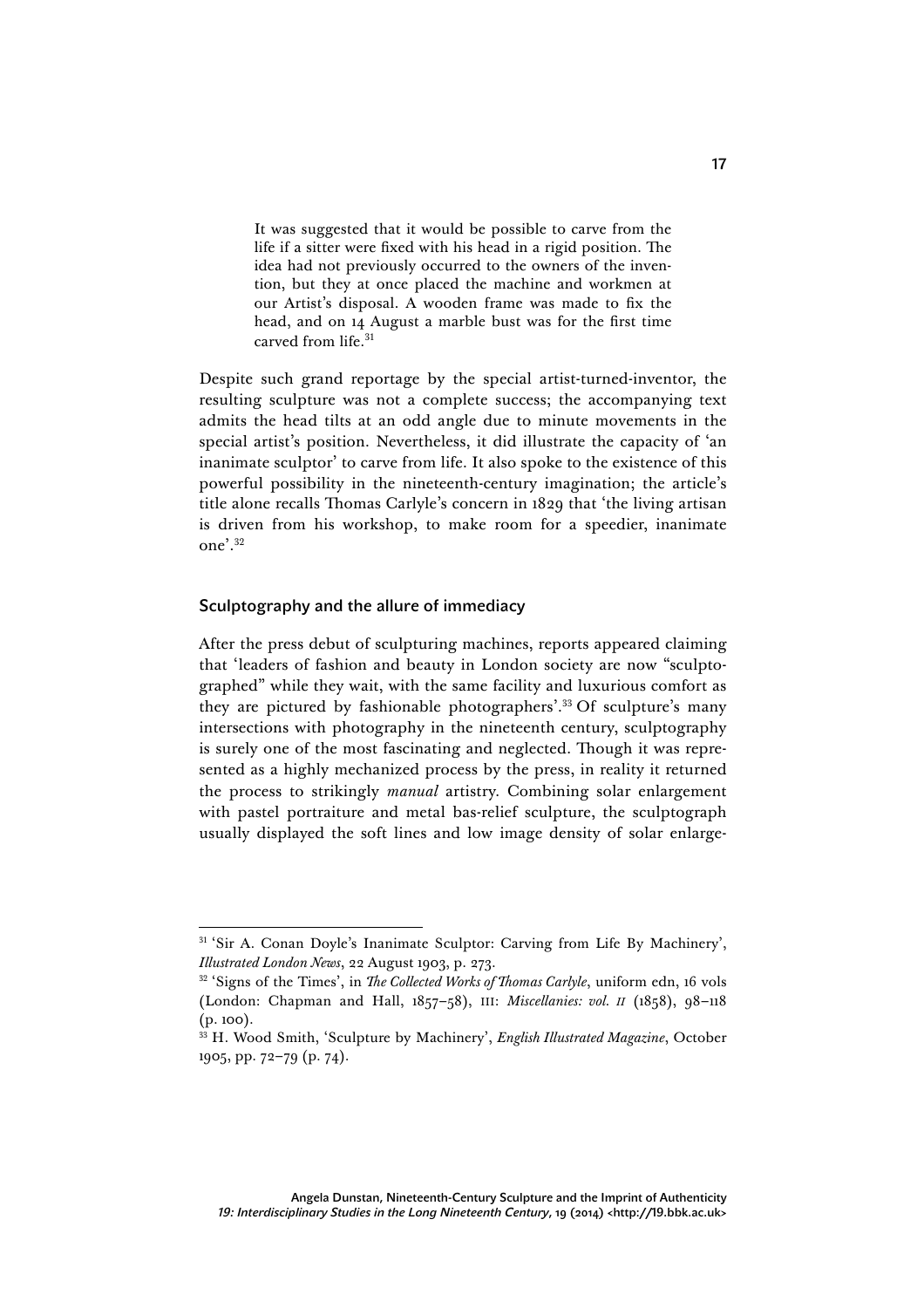

ments which, unfortunately, make these sculptographs extremely difficult to photograph so as to show their three-dimensional quality (*Fig. 4*). 34

*Fig. 4*: Patent for D. F. Hulbert's 'Sculptograph'.

To produce a single sculptograph, the sculptographer would usually take a solar enlargement of their subject, and extensively rework it in pastels usually leaving the sitter's face unobscured. One patent existing

 $34$  For an excellent – and rare – consideration of sculptography, see an unpublished technical analysis of American sculptographs by art conservationists Lisa Duncan and Jessica Keister, 'In pursuit of reality: a technical study of two obscure photographic processes of the nineteenth century', unpublished paper, Winterthur/University of Delaware Program in Art Conservation, 2008.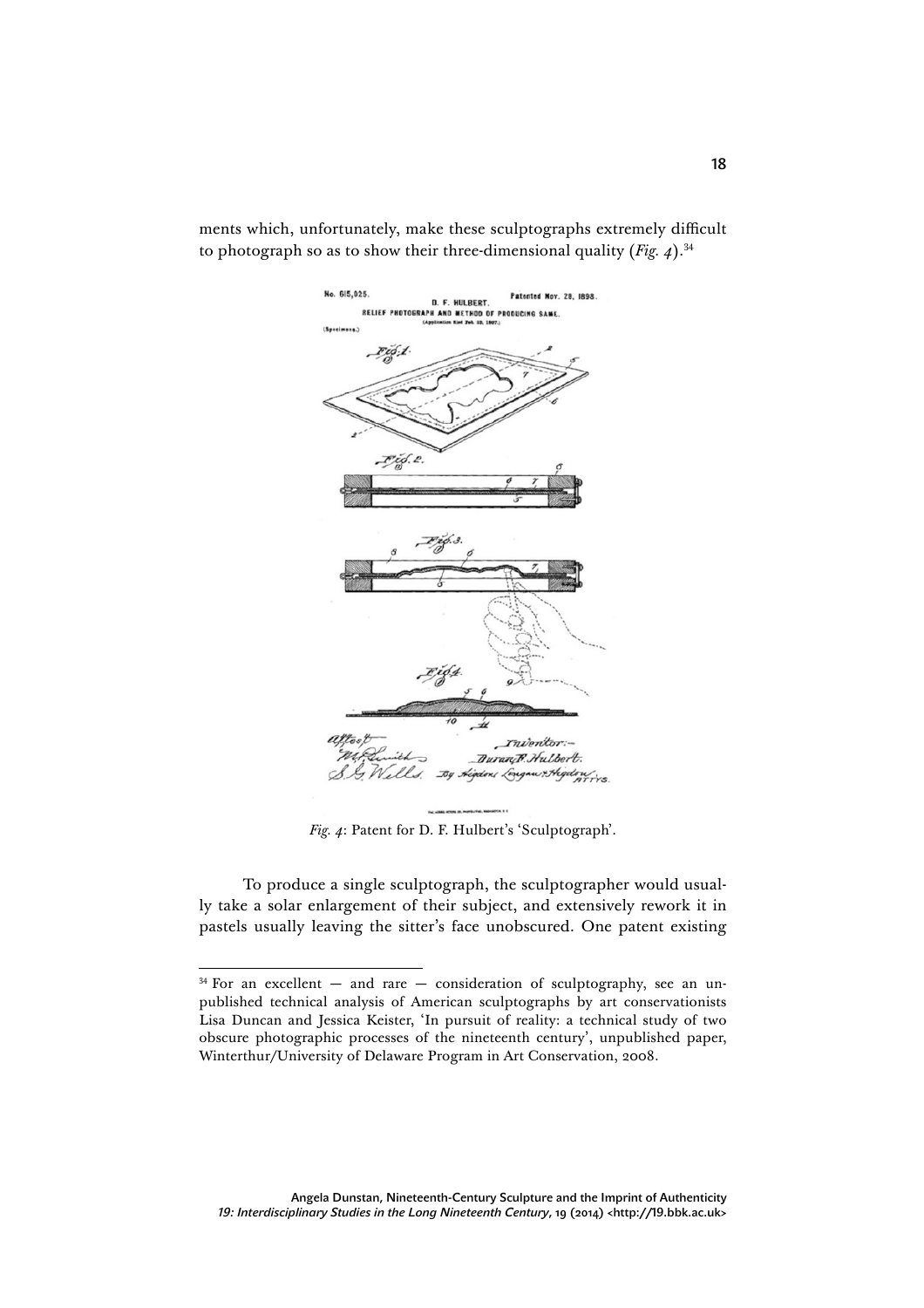for sculptographs, by Duran Hulbert, suggests the importance of a matte appearance as 'embossed photographs should not be glossy or shiny, and such paper should be used as will avoid this objection'. <sup>35</sup> Hulbert developed a series of techniques for reducing the glossiness of sculptographs, from preparing paper with a rough surface and sensitized with a solution of silver nitrate, to placing a fine cloth against the face of the print during embossing to reduce the shine. The primary paper support would then be stuck to a soft white metal secondary support. Usually this metal was lead — a metal that was cheap and adequately soft to be sufficiently malleable for sculpting  $-$  or an alloy of lead and tin. Frequently, sculptographs were advertised as 'aluminium sculptographs'. However, at a time where aluminium was so costly to extract that it was worth more than gold, it gave the impression of great glamour and was a particular advertising trait of the Great Eastern Art Company which traded in New York. In reality, aluminium would be an unlikely support as it is not adequately malleable, and the surface itself would not be visible — quite a waste of a valuable commodity when lead would do the trick. Claiming an aluminium sculptograph backing, however, would have been an excellent way to raise the price of the sculptograph for fashionable clientele.

The metal would be shaped to give the appearance of a bas-relief sculpture, with the highest point usually being the sitter's nose which might sit approximately three centimetres higher than the surrounding background. The background would usually be attached to a chipboard backing, and the gaps between the metal and backing would be filled with wax or resin.

Though specific accounts of such sittings taking place remain elusive, such press reports speak to the existence of this powerful possibility in the Victorian imagination. Sculptography never realized its promise in the nineteenth century, being most effective conceptually rather than practically. What is particularly of interest, however, is the fact that press reports overlooked the obvious manual nature of the process and laboured the imaginary idea of the immediacy of the sculptography. One imaginative article, for example, entitled 'Busts made in slices by means of speed-photography', summarized this new and fashionable sculptural practice as 'portrait-sculptures of massed laminations, calling for a sitting of only five seconds'. Even where machines were not involved, the fiction

 <sup>35</sup> D. F. Hulbert, 'Relief Photograph and Method of Producing Same', United States Patent No. 615025, 29 November 1898.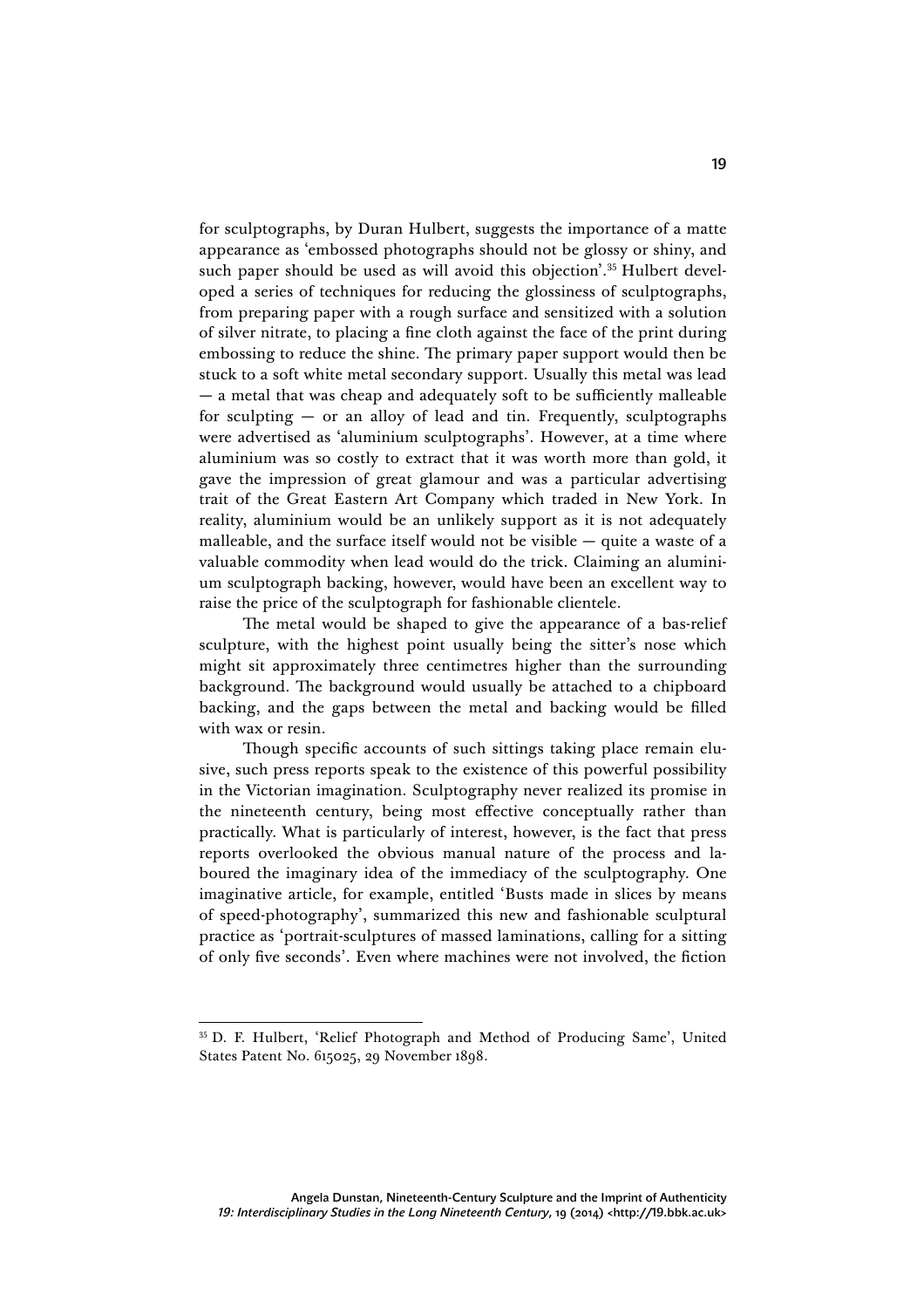of their usurping human artistry was more interesting than the truth of the human sculptor's authenticating touch.

#### Sculpting machines, sculpting bodies

The relationship between sculpture and touch was complicated by efforts in the nineteenth century to reproduce, rescale, and replicate sculptures and by the invention of 'inanimate sculptors' — machines with the potential to eradicate the sculptor's touch altogether. Yet, as this article demonstrates, the anxiety about sculpture in its numbers was catalysed as much by ideological shifts as it was by technological change. The preoccupation with sculpture's authenticity escalated just as the art was increasingly conceived as a collaborative creative process rather than the production of a sole genius. Gosse conceptualized the consumption of bronze casts as a way of, as he put it, 'getting nearer to the actual touch of the artist'. Yet it was also this desire to mass-produce sculptures which drove the development of machines capable of eradicating the sculptor's touch entirely. Bontempi's original patent had quite succinctly expressed the truly revolutionary aspect of his machine. 'This invention', the patent reads,

> has for its object an apparatus by which sculptured images or works of art may be made […]. This apparatus is characterized, essentially, by the various devices being concentrated at one place and being capable of being operated by one person. $36$

As such, it was Bontempi's machine that realized the mythic notion of a sculpture being the work of a single creator undertaken in a single location. Harriet Hosmer's desire to correct preconceptions about the sculptural process also takes on new meaning in light of the sculpturing machine; it is no longer the myth of the lone sculptor which requires debunking but the assumption that a sculpture must be hewn by human hands. A century-long quest to build an inanimate sculptor had rendered the touch of a human artist unnecessary. By the turn of the century, the polite imperative which greets us as we approach a sculpture — 'Please do not touch' — could now be directed to the sculptor themselves.

 <sup>36</sup> Augusto Bontempi, 'Sculpturing Machine', United States Patent No. 599160, 15 February 1898.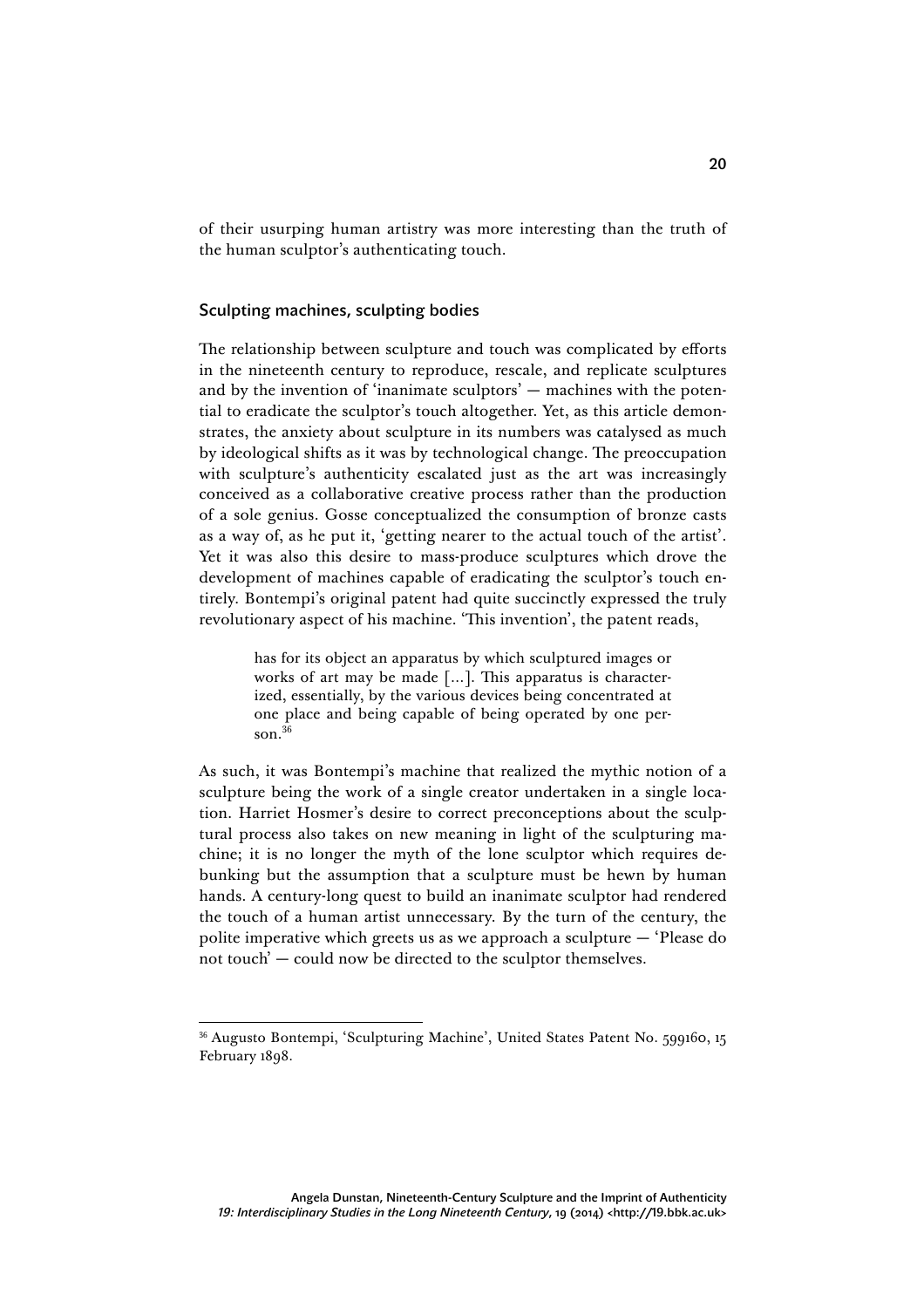In our era of bioprinting, the relationship between human touch and sculpture has been further complicated by the capacity of machines to sculpt human body parts. Medical biofabrication recalls methods not only used in the traditional sculptural atelier, but also those employed by sculpting machines and by sculptographers.<sup>37</sup> Soft tissue biofabrication, for example, usually involves the use of moulding methods recalling traditional casting, while the bioprinting of bone replacements often entails the accumulation of numerous two-dimensional layers to achieve the desired three-dimensional shape, as was employed in the production of the nineteenth-century sculptograph.

Through the technologies of biofabrication, humans are no longer just the sculptors but the models *and* the medium, in the form of human cells. Vladimir Mironov, the former Director of the Advanced Tissue Biofabrication Center at the Medical University of South Carolina, has acknowledged this parallel between bioprinting and human sculpting. <sup>38</sup>

<sup>&</sup>lt;sup>37</sup> There are five main three-dimensional printing techniques, including stereolithography, inkjet printing, selective laser sintering, fused deposition modelling, and laminate object manufacturing. For a summary of these technologies, see Bethany C. Gross and others, 'Evaluation of 3D Printing and its Potential Impact on Biotechnology and the Chemical Sciences', *Analytical Chemistry*, 86 (2014),  $3240-53$ .<br><sup>38</sup> Of course, many parallels exist. Like Conan Doyle's sculpturing machine de-

picted in the *Illustrated London News*, or the myth of the immediate sculptograph, speed is of the essence. Lawrence Bonassar, a biomedical engineer as part of a team of Cornell University biomedical engineers and Weill Cornell Medical College physicians bioprinting ears for children with congenital deformities, explains that 'it takes half a day to design the mould, a day or so to print [the ear], 30 minutes to inject the gel [containing the human cells], and we can remove the ear 15 minutes later. We trim the ear and then let it culture for several days in nourishing cell culture media before it is implanted.' See 'Bioengineers, physicians 3-D print ears that look, act real', *Cornell Chronicle,* 20 February 2013

<sup>&</sup>lt;http://www.news.cornell.edu/stories/2013/02/bioengineers-physicians-3-d-printears-look-act-real> [accessed 18 September 2014].

Just as the capacity of the sculpturing machine moved beyond the need for a sculptor's touch, so the sculpted body may indeed exceed the current capacity of the human body itself. Indeed, the idea of authenticity has been overtaken by artificiality. Michael McAlpine, director of a Princeton-based team which developed a printable bionic ear, writes that 'this field has the potential to generate customized replacement parts for the human body, or even create organs containing capabilities beyond what human biology ordinarily provides.' See Manu S. Mannoor and others, '3D Printed Bionic Ears', *Nano Letters*, 13 (2013), 2634–39; also John Sullivan, 'Printable "bionic" ear melds electronics and biology', *News at Princeton*, 8 May 2013